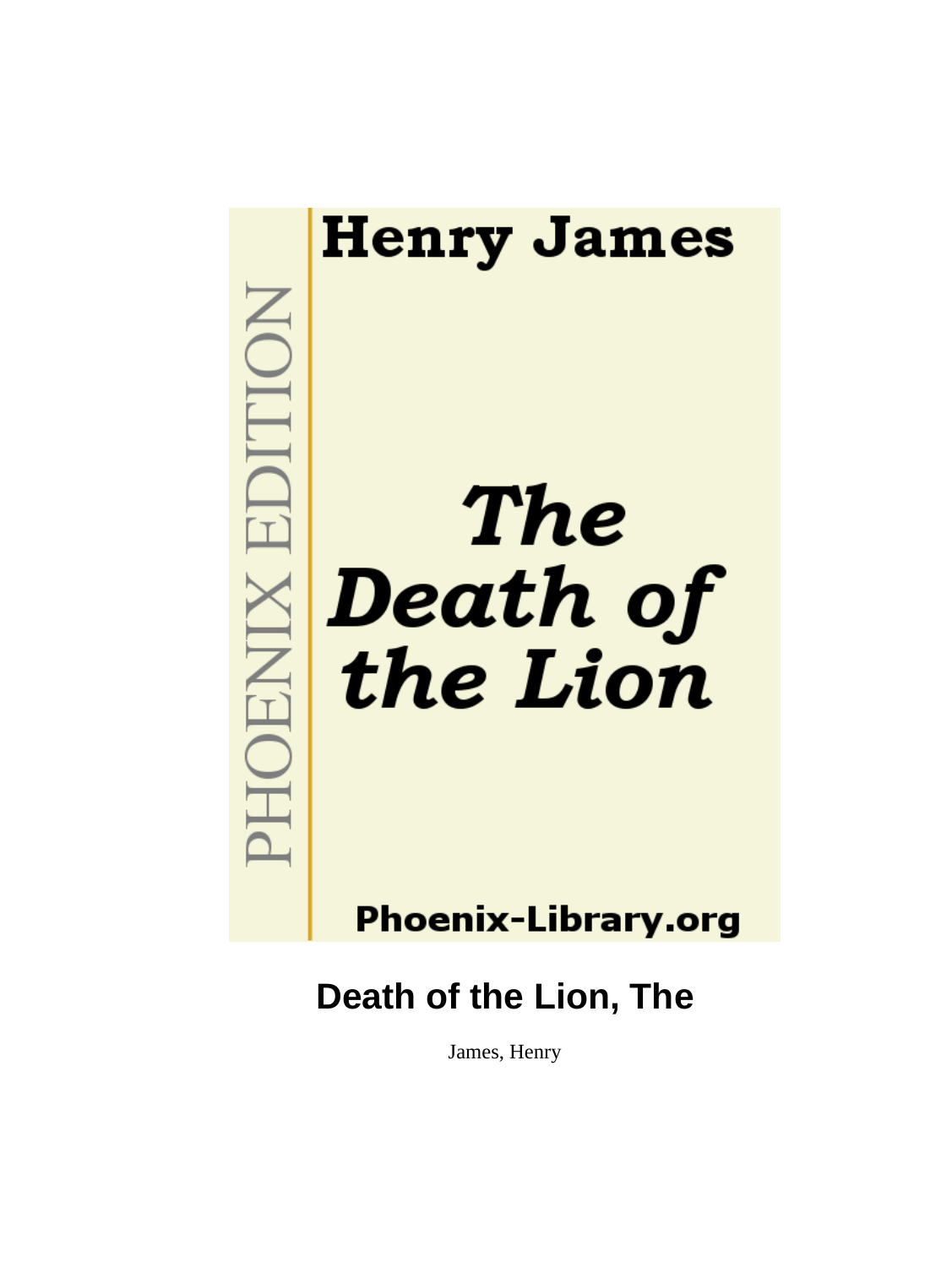[Table Of Content](#page-34-0) [About Phoenix−Edition](#page-35-0) **[Copyright](#page-38-0)**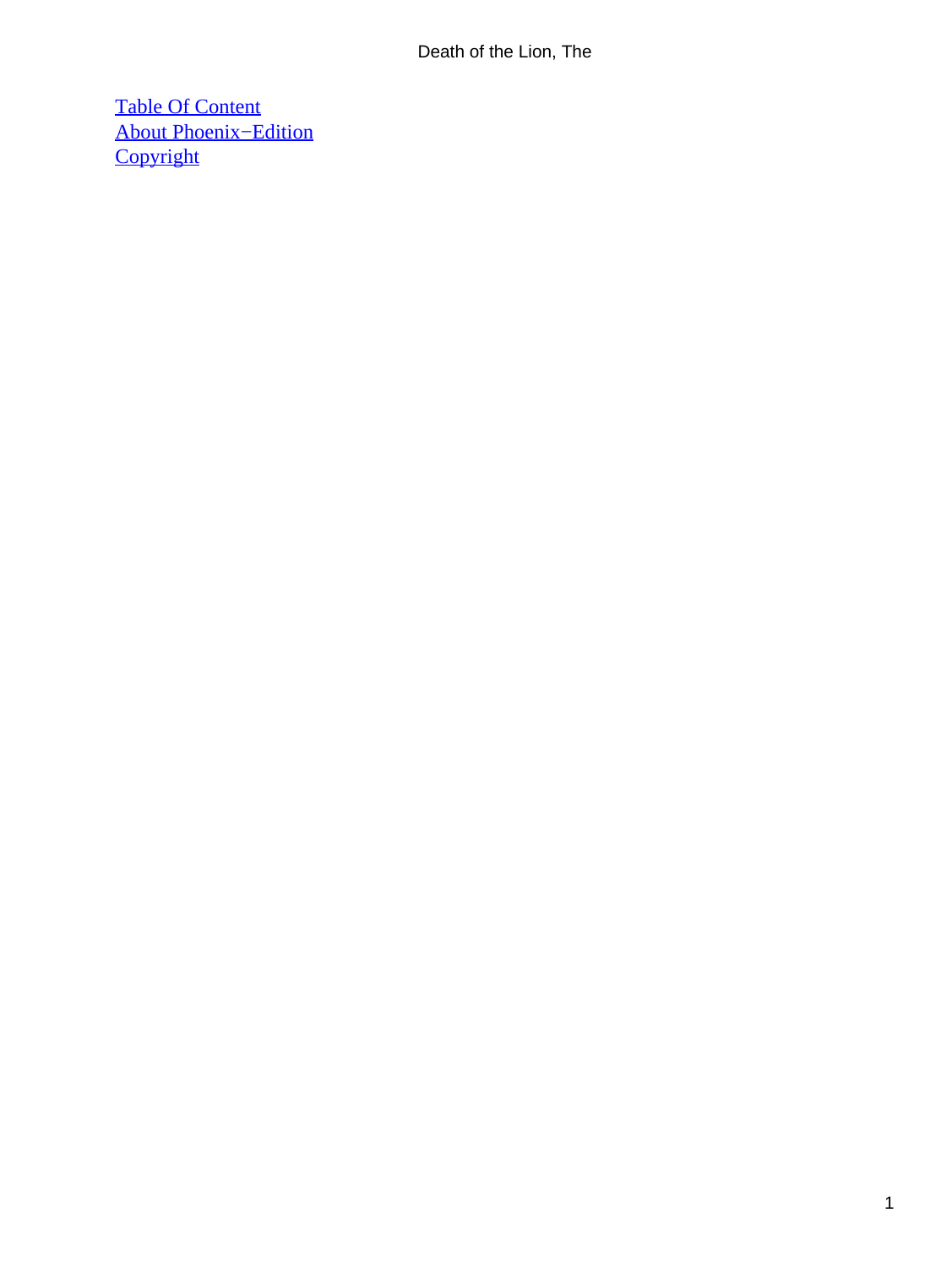*T*he Death of the Lion by Henry James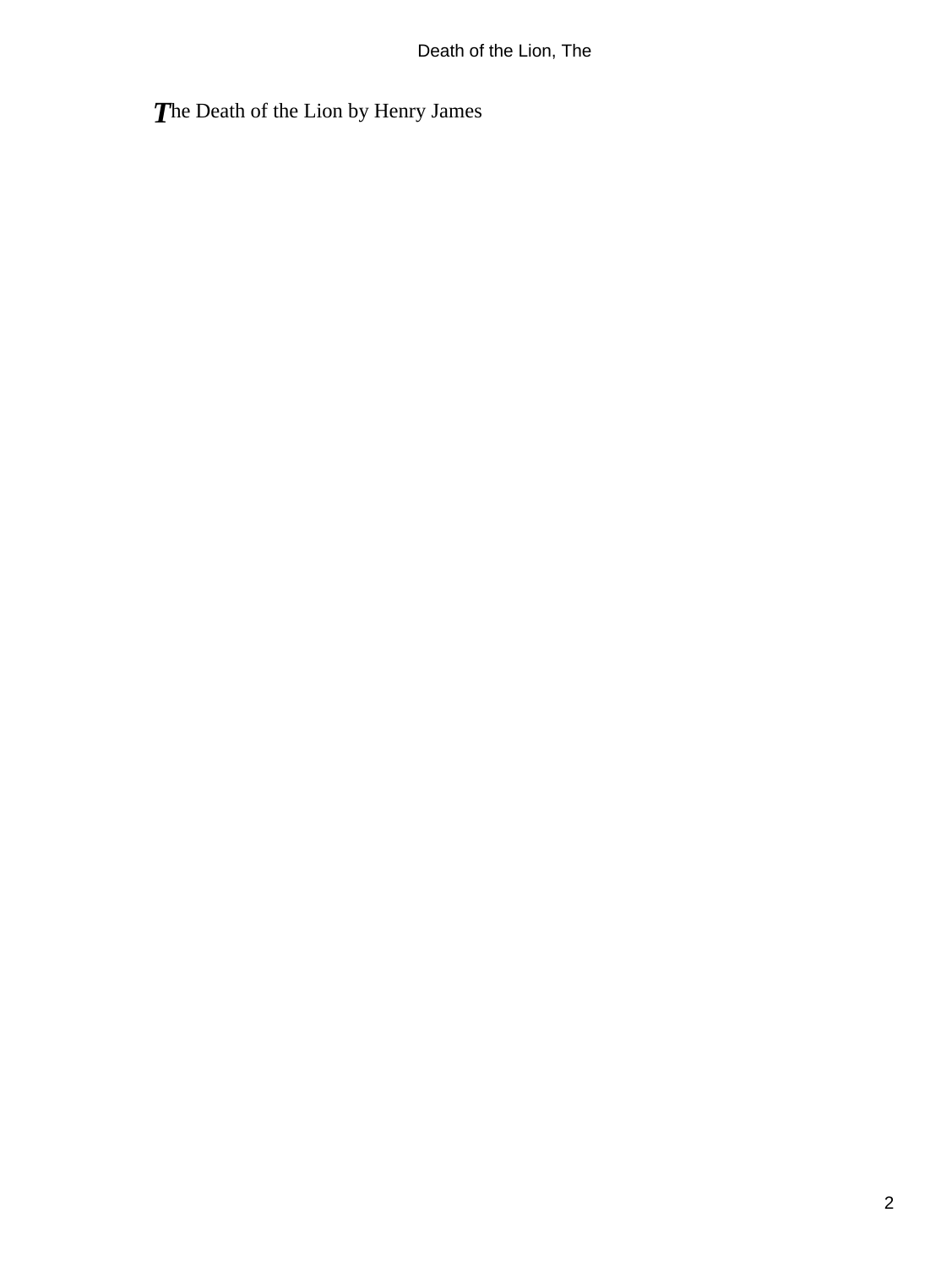## **[CHAPTER I.](#page-34-0)**

<span id="page-3-0"></span>*I* HAD simply, I suppose, a change of heart, and it must have begun when I received my manuscript back from Mr. Pinhorn. Mr. Pinhorn was my «chief,» as he was called in the office: he had the high mission of bringing the paper up. This was a weekly periodical, which had been supposed to be almost past redemption when he took hold of it. It was Mr. Deedy who had let the thing down so dreadfully: he was never mentioned in the office now save in connexion with that misdemeanour. Young as I was I had been in a manner taken over from Mr. Deedy, who had been owner as well as editor; forming part of a promiscuous lot, mainly plant and office− furniture, which poor Mrs. Deedy, in her bereavement and depression, parted with at a rough valuation. I could account for my continuity but on the supposition that I had been cheap. I rather resented the practice of fathering all flatness on my late protector, who was in his unhonoured grave; but as I had my way to make I found matter enough for complacency in being on a «staff.» At the same time I was aware of my exposure to suspicion as a product of the old lowering system. This made me feel I was doubly bound to have ideas, and had doubtless been at the bottom of my proposing to Mr. Pinhorn that I should lay my lean hands on Neil Paraday. I remember how he looked at me − quite, to begin with, as if he had never heard of this celebrity, who indeed at that moment was by no means in the centre of the heavens; and even when I had knowingly explained he expressed but little confidence in the demand for any such stuff. When I had reminded him that the great principle on which we were supposed to work was just to create the demand we required, he considered a moment and then returned: «I see − you want to write him up.»

«Call it that if you like.»

«And what's your inducement?»

«Bless my soul − my admiration!»

Mr. Pinhorn pursed up his mouth. «Is there much to be done with him?»

«Whatever there is we should have it all to ourselves, for he hasn't been touched.»

 This argument was effective and Mr. Pinhorn responded. «Very well, touch him.» Then he added: «But where can you do it?»

«Under the fifth rib!»

Mr. Pinhorn stared. «Where's that?»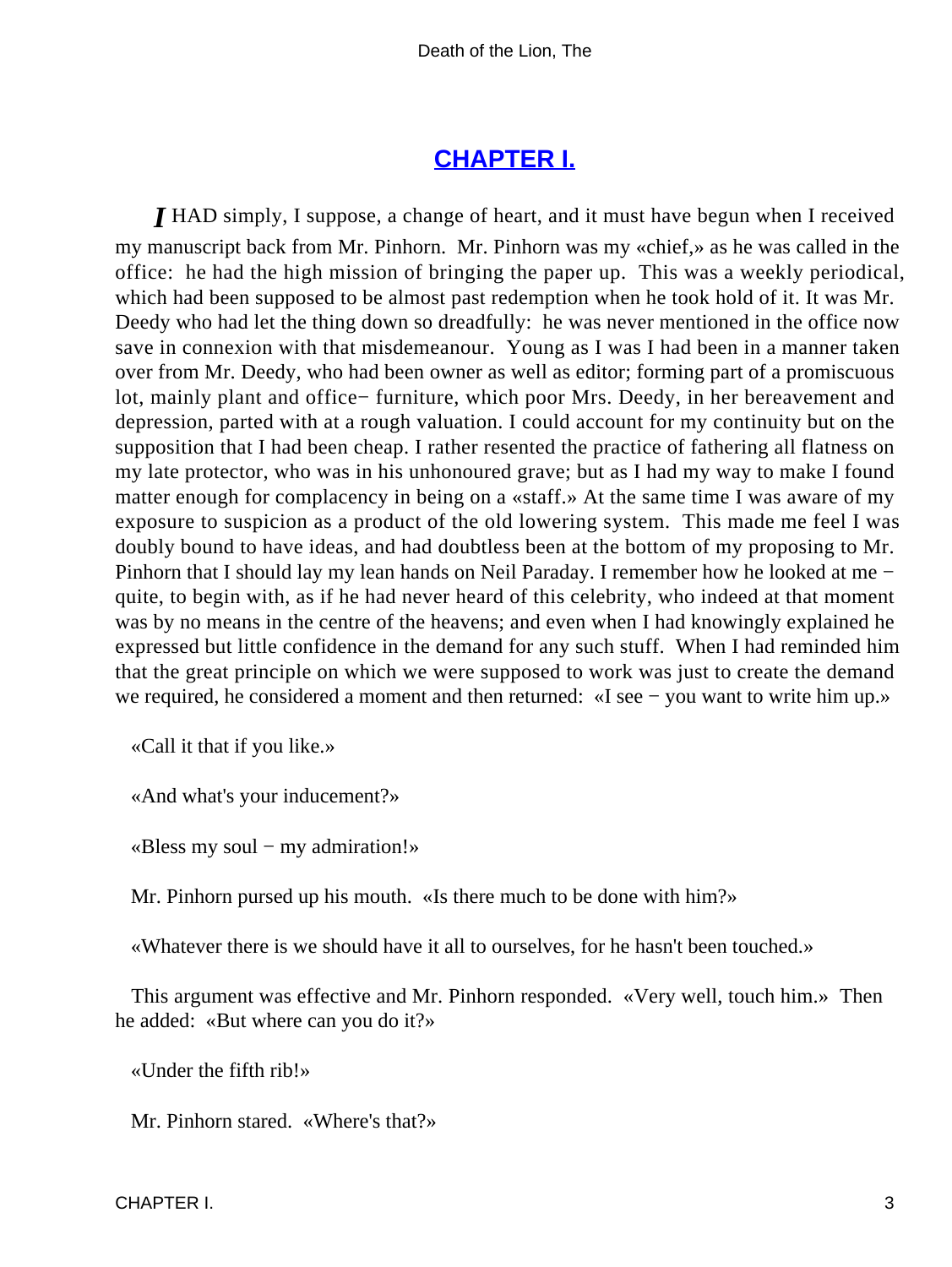«You want me to go down and see him?» I asked when I had enjoyed his visible search for the obscure suburb I seemed to have named.

 «I don't 'want' anything − the proposal's your own. But you must remember that that's the way we do things NOW,» said Mr. Pinhorn with another dig Mr. Deedy.

 Unregenerate as I was I could read the queer implications of this speech. The present owner's superior virtue as well as his deeper craft spoke in his reference to the late editor as one of that baser sort who deal in false representations. Mr. Deedy would as soon have sent me to call on Neil Paraday as he would have published a «holiday−number»; but such scruples presented themselves as mere ignoble thrift to his successor, whose own sincerity took the form of ringing door−bells and whose definition of genius was the art of finding people at home. It was as if Mr. Deedy had published reports without his young men's having, as Pinhorn would have said, really been there. I was unregenerate, as I have hinted, and couldn't be concerned to straighten out the journalistic morals of my chief, feeling them indeed to be an abyss over the edge of which it was better not to peer. Really to be there this time moreover was a vision that made the idea of writing something subtle about Neil Paraday only the more inspiring. I would be as considerate as even Mr. Deedy could have wished, and yet I should be as present as only Mr. Pinhorn could conceive. My allusion to the sequestered manner in which Mr. Paraday lived − it had formed part of my explanation, though I knew of it only by hearsay − was, I could divine, very much what had made Mr. Pinhorn nibble. It struck him as inconsistent with the success of his paper that any one should be so sequestered as that. And then wasn't an immediate exposure of everything just what the public wanted? Mr. Pinhorn effectually called me to order by reminding me of the promptness with which I had met Miss Braby at Liverpool on her return from her fiasco in the States. Hadn't we published, while its freshness and flavour were unimpaired, Miss Braby's own version of that great international episode? I felt somewhat uneasy at this lumping of the actress and the author, and I confess that after having enlisted Mr. Pinhorn's sympathies I procrastinated a little. I had succeeded better than I wished, and I had, as it happened, work nearer at hand. A few days later I called on Lord Crouchley and carried off in triumph the most unintelligible statement that had yet appeared of his lordship's reasons for his change of front. I thus set in motion in the daily papers columns of virtuous verbiage. The following week I ran down to Brighton for a chat, as Mr. Pinhorn called it, with Mrs. Bounder, who gave me, on the subject of her divorce, many curious particulars that had not been articulated in court. If ever an article flowed from the primal fount it was that article on Mrs. Bounder. By this time, however, I became aware that Neil Paraday's new book was on the point of appearing and that its approach had been the ground of my original appeal to Mr. Pinhorn, who was now annoyed with me for having lost so many days. He bundled me off − we would at least not lose another. I've always thought his sudden alertness a remarkable example of the journalistic instinct. Nothing had occurred, since I first spoke to him, to create a visible urgency, and no enlightenment could possibly have reached him. It was a pure case of profession flair – he had smelt the coming glory as an animal smells its distant prey.

CHAPTER I. 4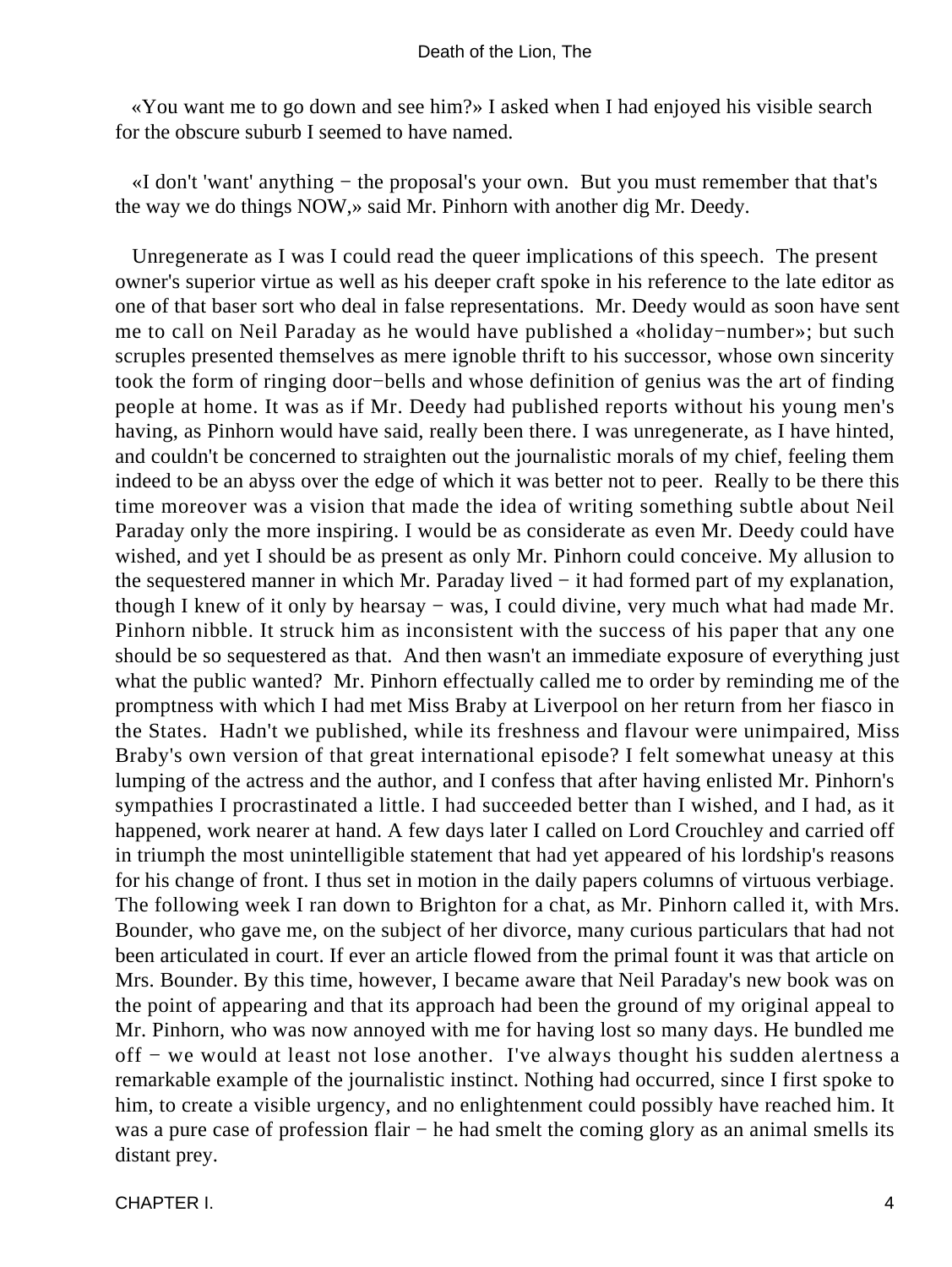## **[CHAPTER II.](#page-34-0)**

<span id="page-5-0"></span>*I* MAY as well say at once that this little record pretends in no degree to be a picture either of my introduction to Mr. Paraday or of certain proximate steps and stages. The scheme of my narrative allows no space for these things, and in any case a prohibitory sentiment would hang about my recollection of so rare an hour. These meagre notes are essentially private, so that if they see the light the insidious forces that, as my story itself shows, make at present for publicity will simply have overmastered my precautions. The curtain fell lately enough on the lamentable drama. My memory of the day I alighted at Mr. Paraday's door is a fresh memory of kindness, hospitality, compassion, and of the wonderful illuminating talk in which the welcome was conveyed. Some voice of the air had taught me the right moment, the moment of his life at which an act of unexpected young allegiance might most come home to him. He had recently recovered from a long, grave illness. I had gone to the neighbouring inn for the night, but I spent the evening in his company, and he insisted the next day on my sleeping under his roof. I hadn't an indefinite leave: Mr. Pinhorn supposed us to put our victims through on the gallop. It was later, in the office, that the rude motions of the jig were set to music. I fortified myself, however, as my training had taught me to do, by the conviction that nothing could be more advantageous for my article than to be written in the very atmosphere. I said nothing to Mr. Paraday about it, but in the morning, after my remove from the inn, while he was occupied in his study, as he had notified me he should need to be, I committed to paper the main heads of my impression. Then thinking to commend myself to Mr. Pinhorn by my celerity, I walked out and posted my little packet before luncheon. Once my paper was written I was free to stay on, and if it was calculated to divert attention from my levity in so doing I could reflect with satisfaction that I had never been so clever. I don't mean to deny of course that I was aware it was much too good for Mr. Pinhorn; but I was equally conscious that Mr. Pinhorn had the supreme shrewdness of recognising from time to time the cases in which an article was not too bad only because it was too good. There was nothing he loved so much as to print on the right occasion a thing he hated. I had begun my visit to the great man on a Monday, and on the Wednesday his book came out. A copy of it arrived by the first post, and he let me go out into the garden with it immediately after breakfast, I read it from beginning to end that day, and in the evening he asked me to remain with him the rest of the week and over the Sunday.

 That night my manuscript came back from Mr. Pinhorn, accompanied with a letter the gist of which was the desire to know what I meant by trying to fob off on him such stuff. That was the meaning of the question, if not exactly its form, and it made my mistake immense to me. Such as this mistake was I could now only look it in the face and accept it. I knew where I had failed, but it was exactly where I couldn't have succeeded. I had been sent down to be personal and then in point of fact hadn't been personal at all: what I had dispatched to London was just a little finicking feverish study of my author's talent.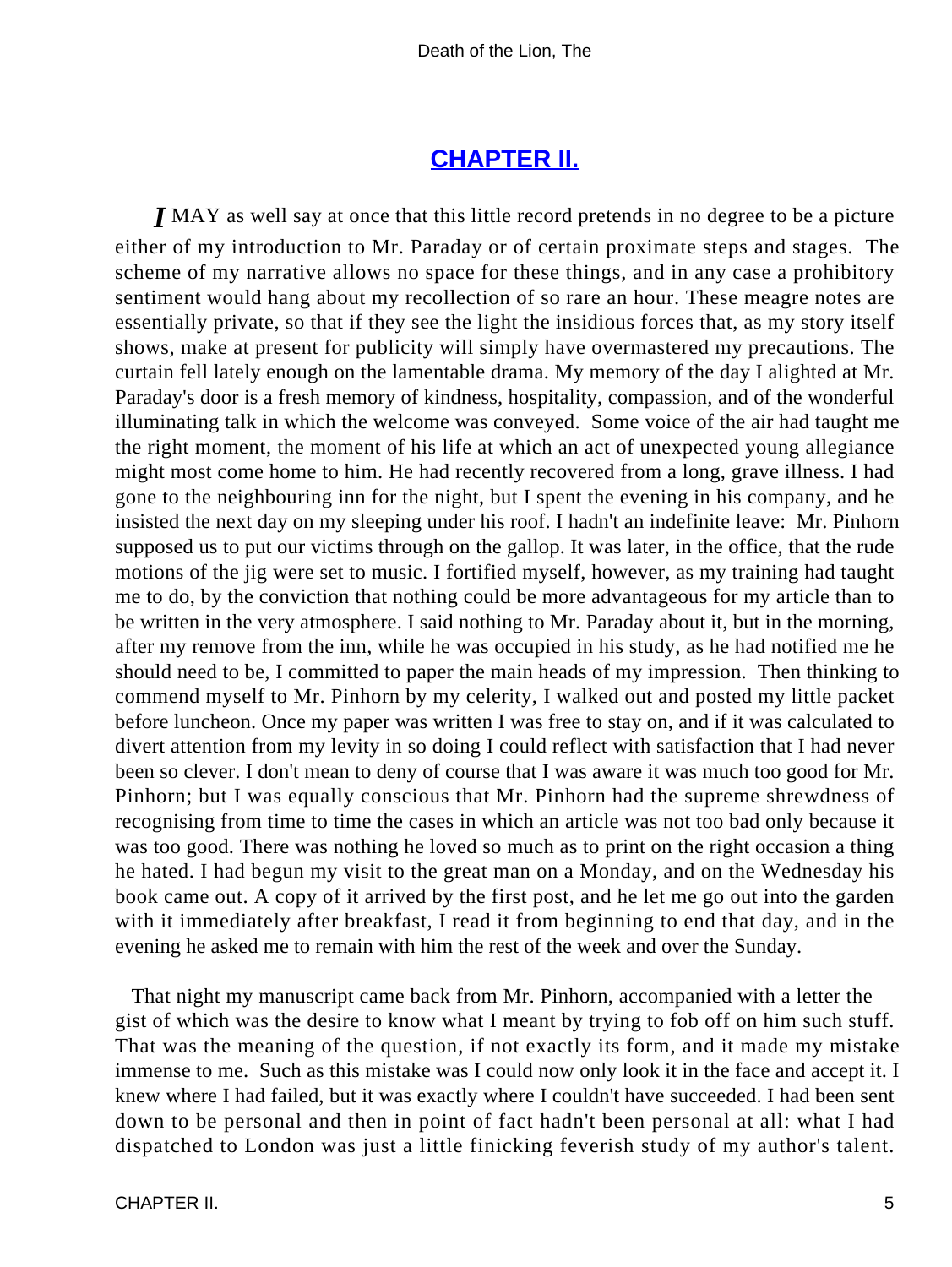Anything less relevant to Mr. Pinhorn's purpose couldn't well be imagined, and he was visibly angry at my having (at his expense, with a second−class ticket) approached the subject of our enterprise only to stand off so helplessly. For myself, I knew but too well what had happened, and how a miracle − as pretty as some old miracle of legend − had been wrought on the spot to save me. There had been a big brush of wings, the flash of an opaline robe, and then, with a great cool stir of the air, the sense of an angel's having swooped down and caught me to his bosom. He held me only till the danger was over, and it all took place in a minute. With my manuscript back on my hands I understood the phenomenon better, and the reflexions I made on it are what I meant, at the beginning of this anecdote, by my change of heart. Mr. Pinhorn's note was not only a rebuke decidedly stern, but an invitation immediately to send him − it was the case to say so − the genuine article, the revealing and reverberating sketch to the promise of which, and of which alone, I owed my squandered privilege. A week or two later I recast my peccant paper and, giving it a particular application to Mr. Paraday's new book, obtained for it the hospitality of another journal, where, I must admit, Mr. Pinhorn was so far vindicated as that it attracted not the least attention.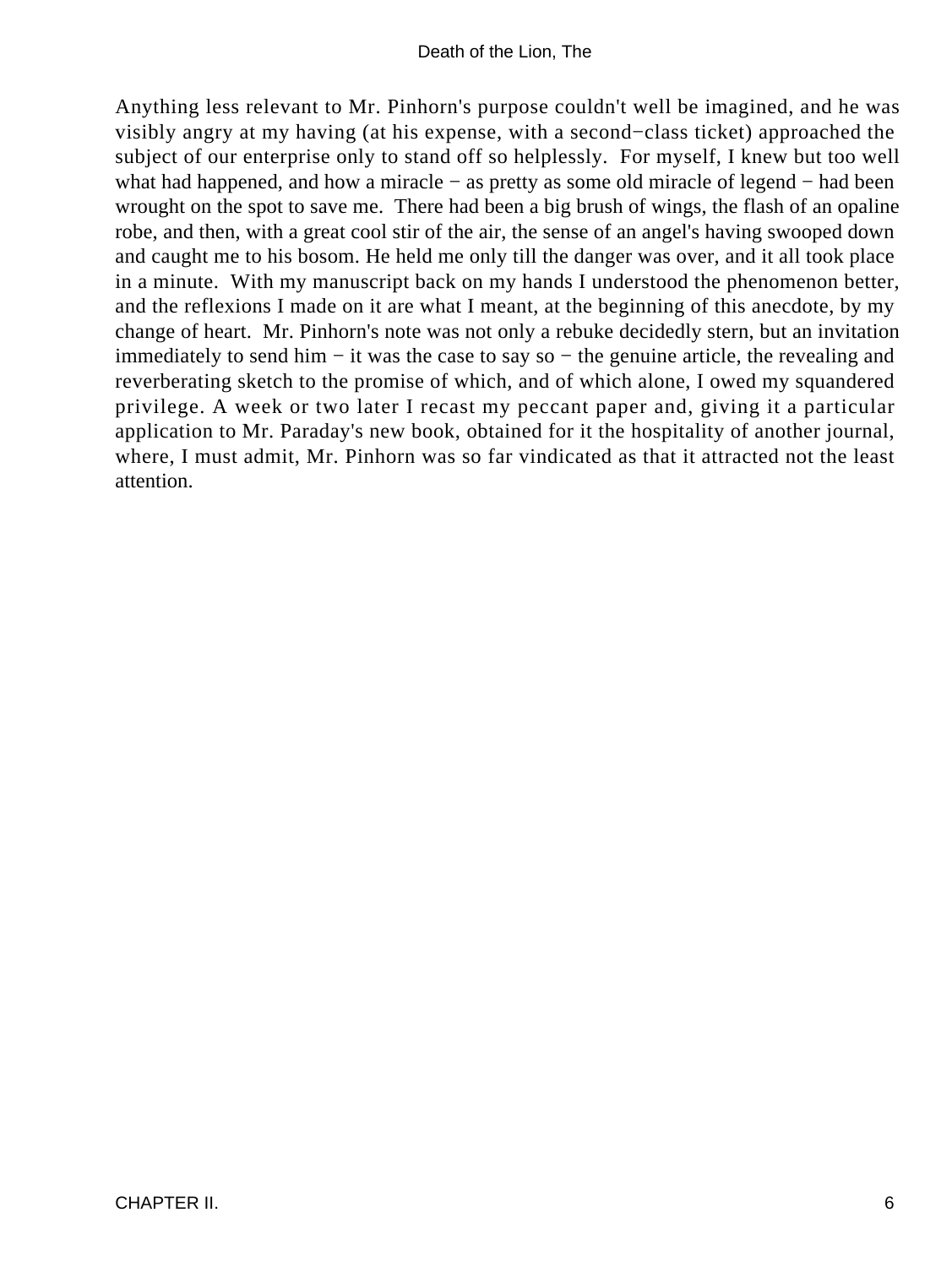## **[CHAPTER III.](#page-34-0)**

<span id="page-7-0"></span>*I* WAS frankly, at the end of three days, a very prejudiced critic, so that one morning when, in the garden, my great man had offered to read me something I quite held my breath as I listened. It was the written scheme of another book − something put aside long ago, before his illness, but that he had lately taken out again to reconsider. He had been turning it round when I came down on him, and it had grown magnificently under this second hand. Loose liberal confident, it might have passed for a great gossiping eloquent letter − the overflow into talk of an artist's amorous plan. The theme I thought singularly rich, quite the strongest he had yet treated; and this familiar statement of it, full too of fine maturities, was really, in summarised splendour, a mine of gold, a precious independent work. I remember rather profanely wondering whether the ultimate production could possibly keep at the pitch. His reading of the fond epistle, at any rate, made me feel as if I were, for the advantage of posterity, in close correspondence with him – were the distinguished person to whom it had been affectionately addressed. It was a high distinction simply to be told such things. The idea he now communicated had all the freshness, the flushed fairness, of the conception untouched and untried: it was Venus rising from the sea and before the airs had blown upon her. I had never been so throbbingly present at such an unveiling. But when he had tossed the last bright word after the others, as I had seen cashiers in banks, weighing mounds of coin, drop a final sovereign into the tray, I knew a sudden prudent alarm.

 «My dear master, how, after all, are you going to do it? It's infinitely noble, but what time it will take, what patience and independence, what assured, what perfect conditions! Oh for a lone isle in a tepid sea!»

 «Isn't this practically a lone isle, and aren't you, as an encircling medium, tepid enough?» he asked, alluding with a laugh to the wonder of my young admiration and the narrow limits of his little provincial home. «Time isn't what I've lacked hitherto: the question hasn't been to find it, but to use it. Of course my illness made, while it lasted, a great hole − but I dare say there would have been a hole at any rate. The earth we tread has more pockets than a billiard−table. The great thing is now to keep on my feet.»

«That's exactly what I mean.»

Neil Paraday looked at me with eyes – such pleasant eyes as he had – in which, as I now recall their expression, I seem to have seen a dim imagination of his fate. He was fifty years old, and his illness had been cruel, his convalescence slow. «It isn't as if I weren't all right.»

«Oh if you weren't all right I wouldn't look at you!» I tenderly said.

CHAPTER III. 7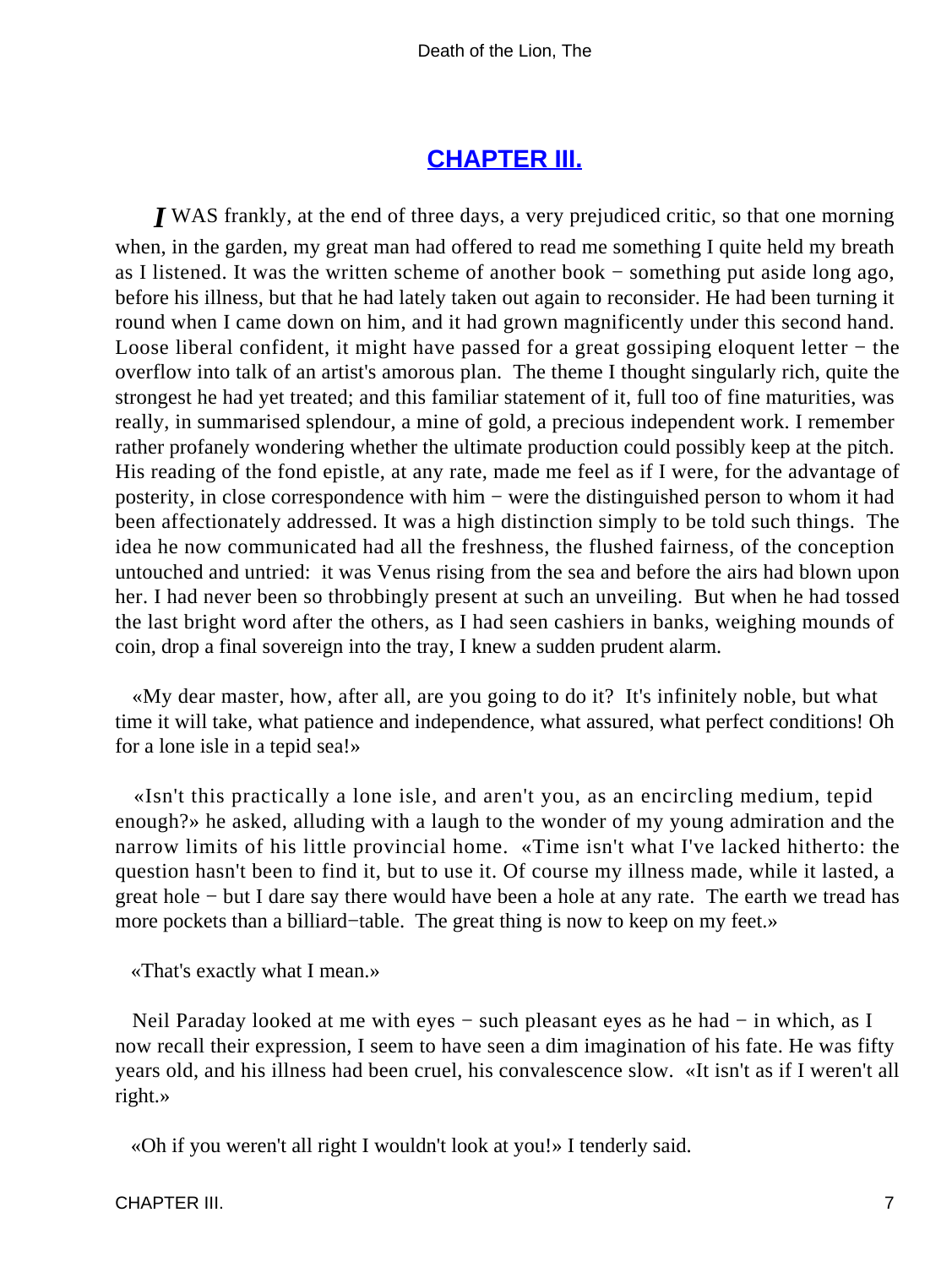We had both got up, quickened as by this clearer air, and he had lighted a cigarette. I had taken a fresh one, which with an intenser smile, by way of answer to my exclamation, he applied to the flame of his match. «If I weren't better I shouldn't have thought of THAT!» He flourished his script in his hand.

 «I don't want to be discouraging, but that's not true,» I returned. «I'm sure that during the months you lay here in pain you had visitations sublime. You thought of a thousand things. You think of more and more all the while. That's what makes you, if you'll pardon my familiarity, so respectable. At a time when so many people are spent you come into your second wind. But, thank God, all the same, you're better! Thank God, too, you're not, as you were telling me yesterday, 'successful.' If YOU weren't a failure what would be the use of trying? That's my one reserve on the subject of your recovery − that it makes you 'score,' as the newspapers say. It looks well in the newspapers, and almost anything that does that's horrible. 'We are happy to announce that Mr. Paraday, the celebrated author, is again in the enjoyment of excellent health.' Somehow I shouldn't like to see it.»

 «You won't see it; I'm not in the least celebrated − my obscurity protects me. But couldn't you bear even to see I was dying or dead?» my host enquired.

 «Dead − passe encore; there's nothing so safe. One never knows what a living artist may do − one has mourned so many. However, one must make the worst of it. You must be as dead as you can.»

«Don't I meet that condition in having just published a book?»

«Adequately, let us hope; for the book's verily a masterpiece.»

 At this moment the parlour−maid appeared in the door that opened from the garden: Paraday lived at no great cost, and the frisk of petticoats, with a timorous «Sherry, sir?» was about his modest mahogany. He allowed half his income to his wife, from whom he had succeeded in separating without redundancy of legend. I had a general faith in his having behaved well, and I had once, in London, taken Mrs. Paraday down to dinner. He now turned to speak to the maid, who offered him, on a tray, some card or note, while, agitated, excited, I wandered to the end of the precinct. The idea of his security became supremely dear to me, and I asked myself if I were the same young man who had come down a few days before to scatter him to the four winds. When I retraced my steps he had gone into the house, and the woman − the second London post had come in − had placed my letters and a newspaper on a bench. I sat down there to the letters, which were a brief business, and then, without heeding the address, took the paper from its envelope. It was the journal of highest renown, **The empire** of that morning. It regularly came to Paraday, but I remembered that neither of us had yet looked at the copy already delivered. This one had a great mark on the «editorial» page, and, uncrumpling the wrapper, I saw it to be directed to my host and stamped with the name of his publishers. I instantly divined that **The empire** had spoken of

CHAPTER III. 8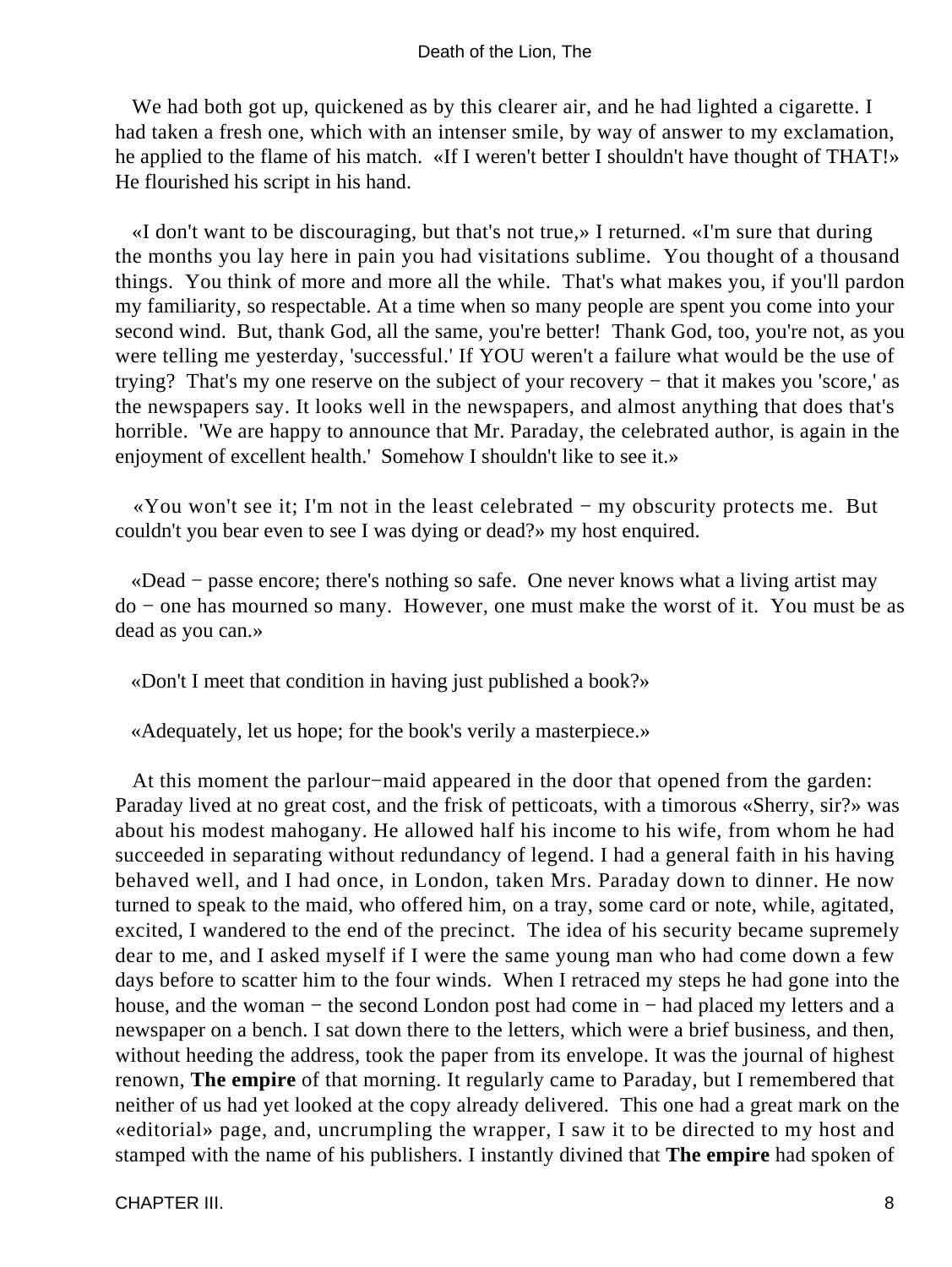him, and I've not forgotten the odd little shock of the circumstance. It checked all eagerness and made me drop the paper a moment. As I sat there conscious of a palpitation I think I had a vision of what was to be. I had also a vision of the letter I would presently address to Mr. Pinhorn, breaking, as it were, with Mr. Pinhorn. Of course, however, the next minute the voice of **The empire** was in my ears.

 The article wasn't, I thanked heaven, a review; it was a «leader,» the last of three, presenting Neil Paraday to the human race. His new book, the fifth from his hand, had been but a day or two out, and **The empire,** already aware of it, fired, as if on the birth of a prince, a salute of a whole column. The guns had been booming these three hours in the house without our suspecting them. The big blundering newspaper had discovered him, and now he was proclaimed and anointed and crowned. His place was assigned him as publicly as if a fat usher with a wand had pointed to the topmost chair; he was to pass up and still up, higher and higher, between the watching faces and the envious sounds – away up to the dais and the throne. The article was «epoch−making,» a landmark in his life; he had taken rank at a bound, waked up a national glory. A national glory was needed, and it was an immense convenience he was there. What all this meant rolled over me, and I fear I grew a little faint − it meant so much more than I could say «yea» to on the spot. In a flash, somehow, all was different; the tremendous wave I speak of had swept something away. It had knocked down, I suppose, my little customary altar, my twinkling tapers and my flowers, and had reared itself into the likeness of a temple vast and bare. When Neil Paraday should come out of the house he would come out a contemporary. That was what had happened: the poor man was to be squeezed into his horrible age. I felt as if he had been overtaken on the crest of the hill and brought back to the city. A little more and he would have dipped down the short cut to posterity and escaped.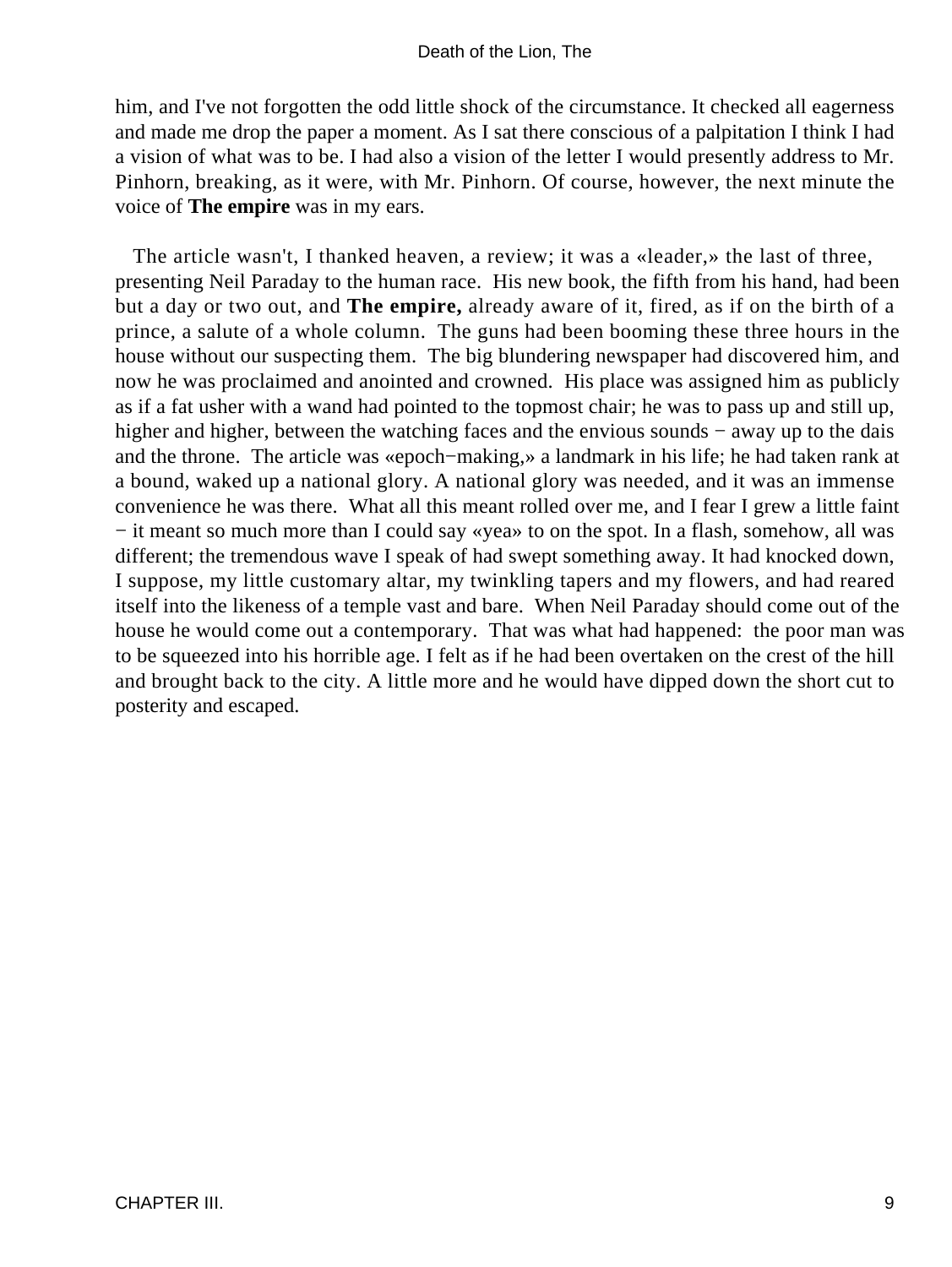# **[CHAPTER IV.](#page-34-0)**

<span id="page-10-0"></span>*W*HEN he came out it was exactly as if he had been in custody, for beside him walked a stout man with a big black beard, who, save that he wore spectacles, might have been a policeman, and in whom at a second glance I recognised the highest contemporary enterprise.

 «This is Mr. Morrow,» said Paraday, looking, I thought, rather white: «he wants to publish heaven knows what about me.»

 I winced as I remembered that this was exactly what I myself had wanted. «Already?» I cried with a sort of sense that my friend had fled to me for protection.

 Mr. Morrow glared, agreeably, through his glasses: they suggested the electric headlights of some monstrous modem ship, and I felt as if Paraday and I were tossing terrified under his bows. I saw his momentum was irresistible. «I was confident that I should be the first in the field. A great interest is naturally felt in Mr. Paraday's surroundings,» he heavily observed.

«I hadn't the least idea of it,» said Paraday, as if he had been told he had been snoring.

 «I find he hasn't read the article in THE EMPIRE,» Mr. Morrow remarked to me. «That's so very interesting − it's something to start with,» he smiled. He had begun to pull off his gloves, which were violently new, and to look encouragingly round the little garden. As a «surrounding» I felt how I myself had already been taken in; I was a little fish in the stomach of a bigger one. «I represent,» our visitor continued, «a syndicate of influential journals, no less than thirty−seven, whose public − whose publics, I may say − are in peculiar sympathy with Mr. Paraday's line of thought. They would greatly appreciate any expression of his views on the subject of the art he so nobly exemplifies. In addition to my connexion with the syndicate just mentioned I hold a particular commission from **The** tatler, whose most prominent department, 'Smatter and Chatter' − I dare say you've often enjoyed it − attracts such attention. I was honoured only last week, as a representative of **The tatler,** with the confidence of Guy Walsingham, the brilliant author of 'Obsessions.' She pronounced herself thoroughly pleased with my sketch of her method; she went so far as to say that I had made her genius more comprehensible even to herself.»

 Neil Paraday had dropped on the garden−bench and sat there at once detached and confounded; he looked hard at a bare spot in the lawn, as if with an anxiety that had suddenly made him grave. His movement had been interpreted by his visitor as an invitation to sink sympathetically into a wicker chair that stood hard by, and while Mr. Morrow so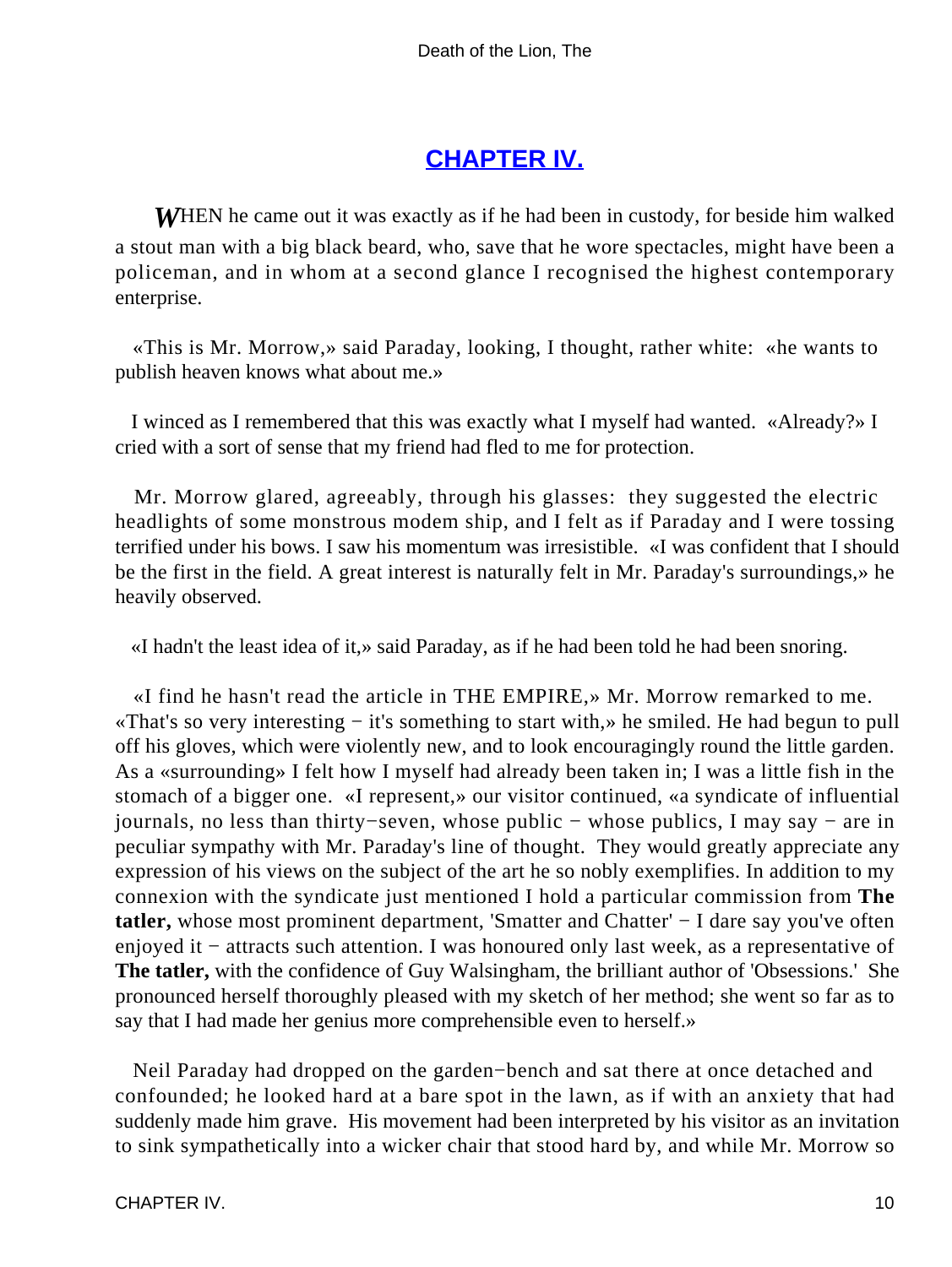settled himself I felt he had taken official possession and that there was no undoing it. One had heard of unfortunate people's having «a man in the house,» and this was just what we had. There was a silence of a moment, during which we seemed to acknowledge in the only way that was possible the presence of universal fate; the sunny stillness took no pity, and my thought, as I was sure Paraday's was doing, performed within the minute a great distant revolution. I saw just how emphatic I should make my rejoinder to Mr. Pinhorn, and that having come, like Mr. Morrow, to betray, I must remain as long as possible to save. Not because I had brought my mind back, but because our visitors last words were in my ear, I presently enquired with gloomy irrelevance if Guy Walsingham were a woman.

 «Oh yes, a mere pseudonym − rather pretty, isn't it? − and convenient, you know, for a lady who goes in for the larger latitude. 'Obsessions, by Miss So−and−so,' would look a little odd, but men are more naturally indelicate. Have you peeped into 'Obsessions'?» Mr. Morrow continued sociably to our companion.

 Paraday, still absent, remote, made no answer, as if he hadn't heard the question: a form of intercourse that appeared to suit the cheerful Mr. Morrow as well as any other. Imperturbably bland, he was a man of resources − he only needed to be on the spot. He had pocketed the whole poor place while Paraday and I were wool− gathering, and I could imagine that he had already got his «heads.» His system, at any rate, was justified by the inevitability with which I replied, to save my friend the trouble: «Dear no − he hasn't read it. He doesn't read such things!» I unwarily added.

 «Things that are TOO far over the fence, eh?» I was indeed a godsend to Mr. Morrow. It was the psychological moment; it determined the appearance of his note−book, which, however, he at first kept slightly behind him, even as the dentist approaching his victim keeps the horrible forceps. «Mr. Paraday holds with the good old proprieties − I see!» And thinking of the thirty−seven influential journals, I found myself, as I found poor Paraday, helplessly assisting at the promulgation of this ineptitude. «There's no point on which distinguished views are so acceptable as on this question − raised perhaps more strikingly than ever by Guy Walsingham − of the permissibility of the larger latitude. I've an appointment, precisely in connexion with it, next week, with Dora Forbes, author of 'The Other Way Round,' which everybody's talking about. Has Mr. Paraday glanced at 'The Other Way Round'?» Mr. Morrow now frankly appealed to me. I took on myself to repudiate the supposition, while our companion, still silent, got up nervously and walked away. His visitor paid no heed to his withdrawal; but opened out the note−book with a more fatherly pat. «Dora Forbes, I gather, takes the ground, the same as Guy Walsingham's, that the larger latitude has simply got to come. He holds that it has got to be squarely faced. Of course his sex makes him a less prejudiced witness. But an authoritative word from Mr. Paraday – from the point of view of HIS sex, you know − would go right round the globe. He takes the line that we HAVEN'T got to face it?»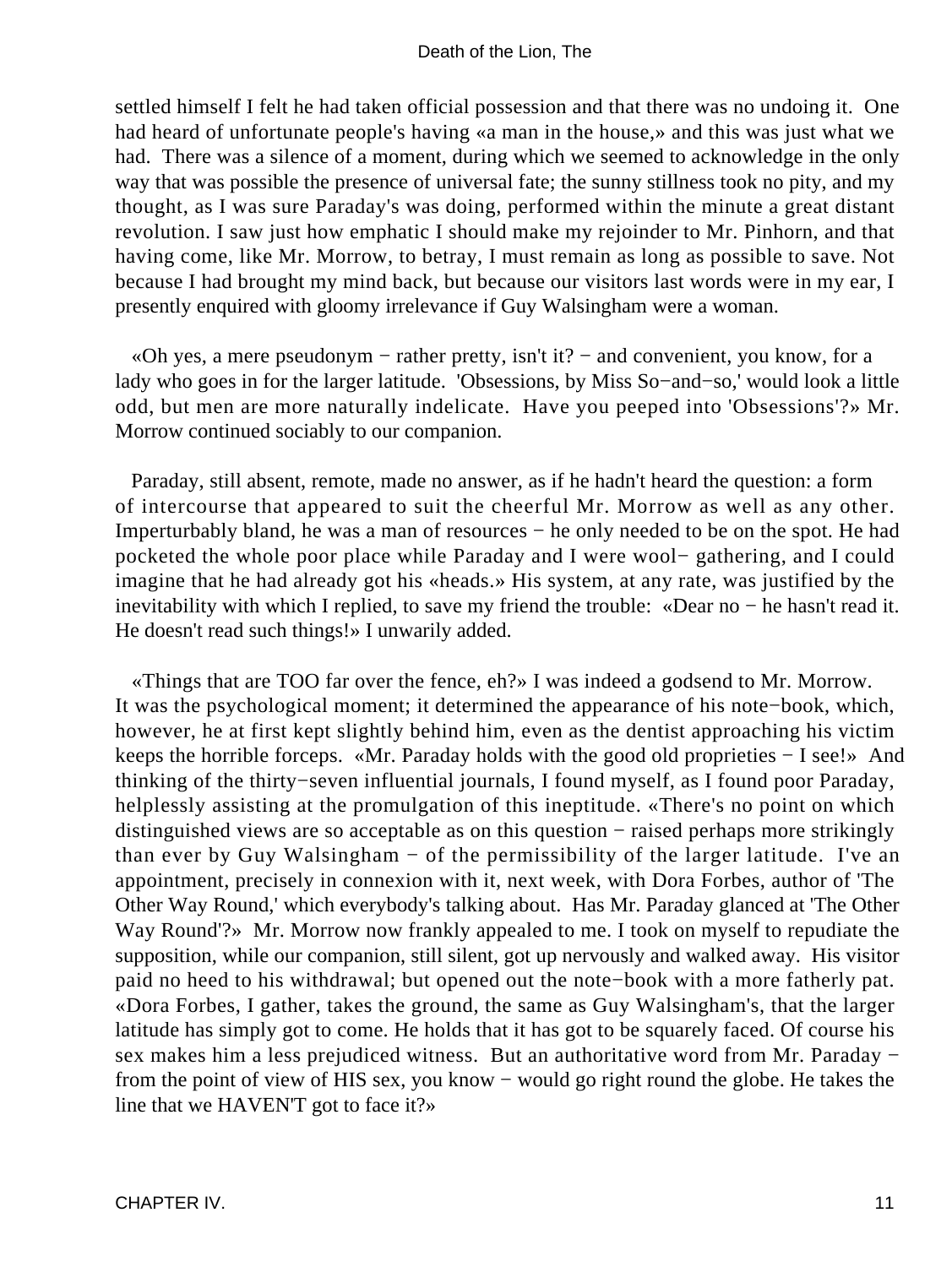I was bewildered: it sounded somehow as if there were three sexes. My interlocutor's pencil was poised, my private responsibility great. I simply sat staring, none the less, and only found presence of mind to say: «Is this Miss Forbes a gentleman?»

Mr. Morrow had a subtle smile. «It wouldn't be 'Miss' − there's a wife!»

«I mean is she a man?»

 «The wife?» − Mr. Morrow was for a moment as confused as myself. But when I explained that I alluded to Dora Forbes in person he informed me, with visible amusement at my being so out of it, that this was the «pen−name» of an indubitable male − he had a big red moustache. «He goes in for the slight mystification because the ladies are such popular favourites. A great deal of interest is felt in his acting on that idea − which IS clever, isn't it? − and there's every prospect of its being widely imitated.» Our host at this moment joined us again, and Mr. Morrow remarked invitingly that he should be happy to make a note of any observation the movement in question, the bid for success under a lady's name, might suggest to Mr. Paraday. But the poor man, without catching the allusion, excused himself, pleading that, though greatly honoured by his visitor's interest, he suddenly felt unwell and should have to take leave of him − have to go and lie down and keep quiet. His young friend might be trusted to answer for him, but he hoped Mr. Morrow didn't expect great things even of his young friend. His young friend, at this moment, looked at Neil Paraday with an anxious eye, greatly wondering if he were doomed to be ill again; but Paraday's own kind face met his question reassuringly, seemed to say in a glance intelligible enough: «Oh I'm not ill, but I'm scared: get him out of the house as quietly as possible.» Getting newspaper−men out of the house was odd business for an emissary of Mr. Pinhorn, and I was so exhilarated by the idea of it that I called after him as he left us: «Read the article in **The empire** and you'll soon be all right!»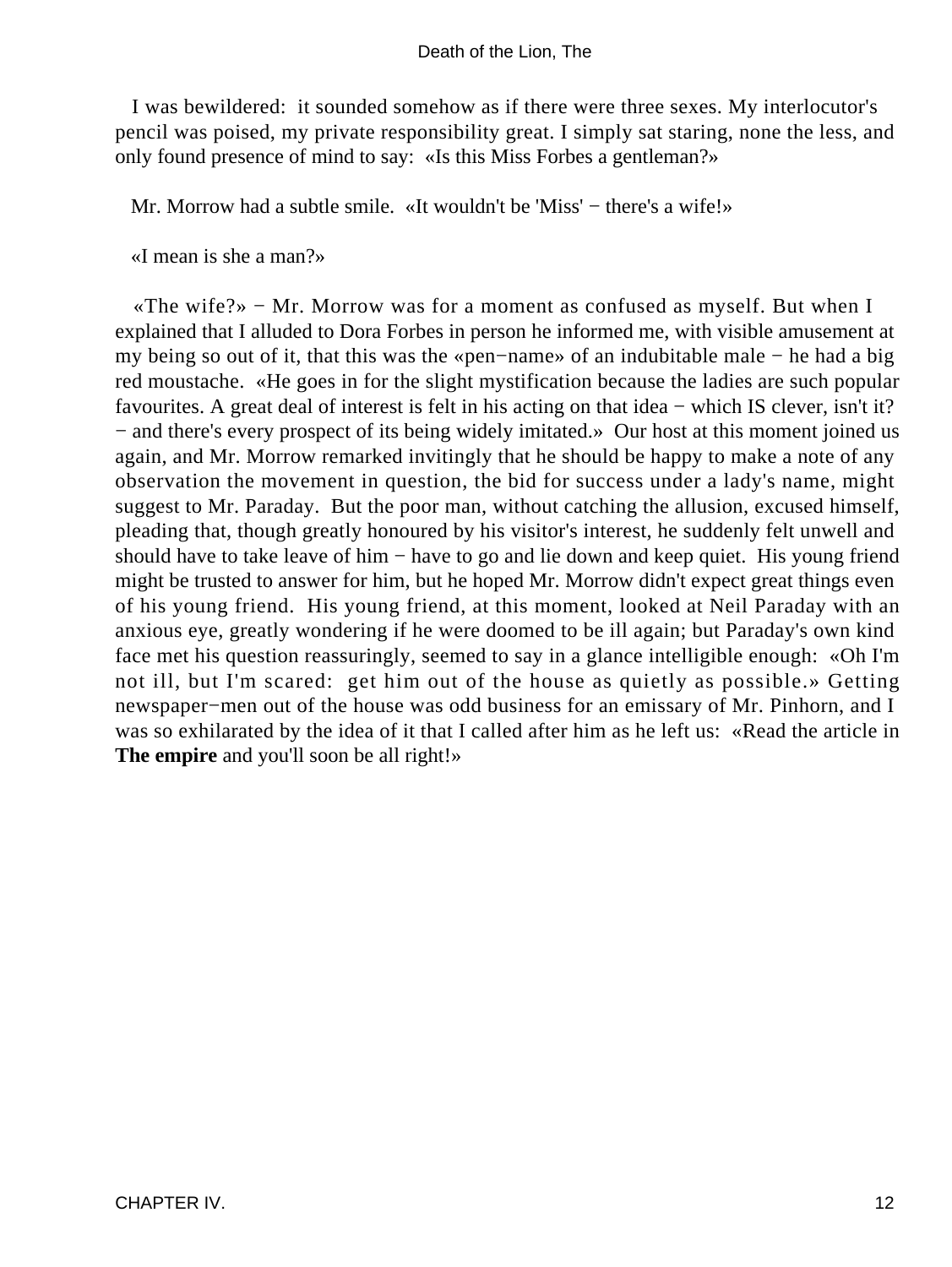## **[CHAPTER V.](#page-34-0)**

<span id="page-13-0"></span>*«D*ELICIOUS my having come down to tell him of it!» Mr. Morrow ejaculated. «My cab was at the door twenty minutes after **The empire** had been laid on my breakfast−table. Now what have you got for me?» he continued, dropping again into his chair, from which, however, he the next moment eagerly rose. «I was shown into the drawing−room, but there must be more to see − his study, his literary sanctum, the little things he has about, or other domestic objects and features. He wouldn't be lying down on his study− table? There's a great interest always felt in the scene of an author's labours. Sometimes we're favoured with very delightful peeps. Dora Forbes showed me all his table−drawers, and almost jammed my hand into one into which I made a dash! I don't ask that of you, but if we could talk things over right there where he sits I feel as if I should get the keynote.»

 I had no wish whatever to be rude to Mr. Morrow, I was much too initiated not to tend to more diplomacy; but I had a quick inspiration, and I entertained an insurmountable, an almost superstitious objection to his crossing the threshold of my friend's little lonely shabby consecrated workshop. «No, no − we shan't get at his life that way,» I said. «The way to get at his life is to − But wait a moment!» I broke off and went quickly into the house, whence I in three minutes reappeared before Mr. Morrow with the two volumes of Paraday's new book. «His life's here,» I went on, «and I'm so full of this admirable thing that I can't talk of anything else. The artist's life's his work, and this is the place to observe him. What he has to tell us he tells us with **This** perfection. My dear sir, the best interviewer is the best reader.»

 Mr. Morrow good−humouredly protested. «Do you mean to say that no other source of information should be open to us?»

 «None other till this particular one − by far the most copious − has been quite exhausted. Have you exhausted it, my dear sir? Had you exhausted it when you came down here? It seems to me in our time almost wholly neglected, and something should surely be done to restore its ruined credit. It's the course to which the artist himself at every step, and with such pathetic confidence, refers us. This last book of Mr. Paraday's is full of revelations.»

«Revelations?» panted Mr. Morrow, whom I had forced again into his chair.

 «The only kind that count. It tells you with a perfection that seems to me quite final all the author thinks, for instance, about the advent of the 'larger latitude.'»

 «Where does it do that?» asked Mr. Morrow, who had picked up the second volume and was insincerely thumbing it.

CHAPTER V. 13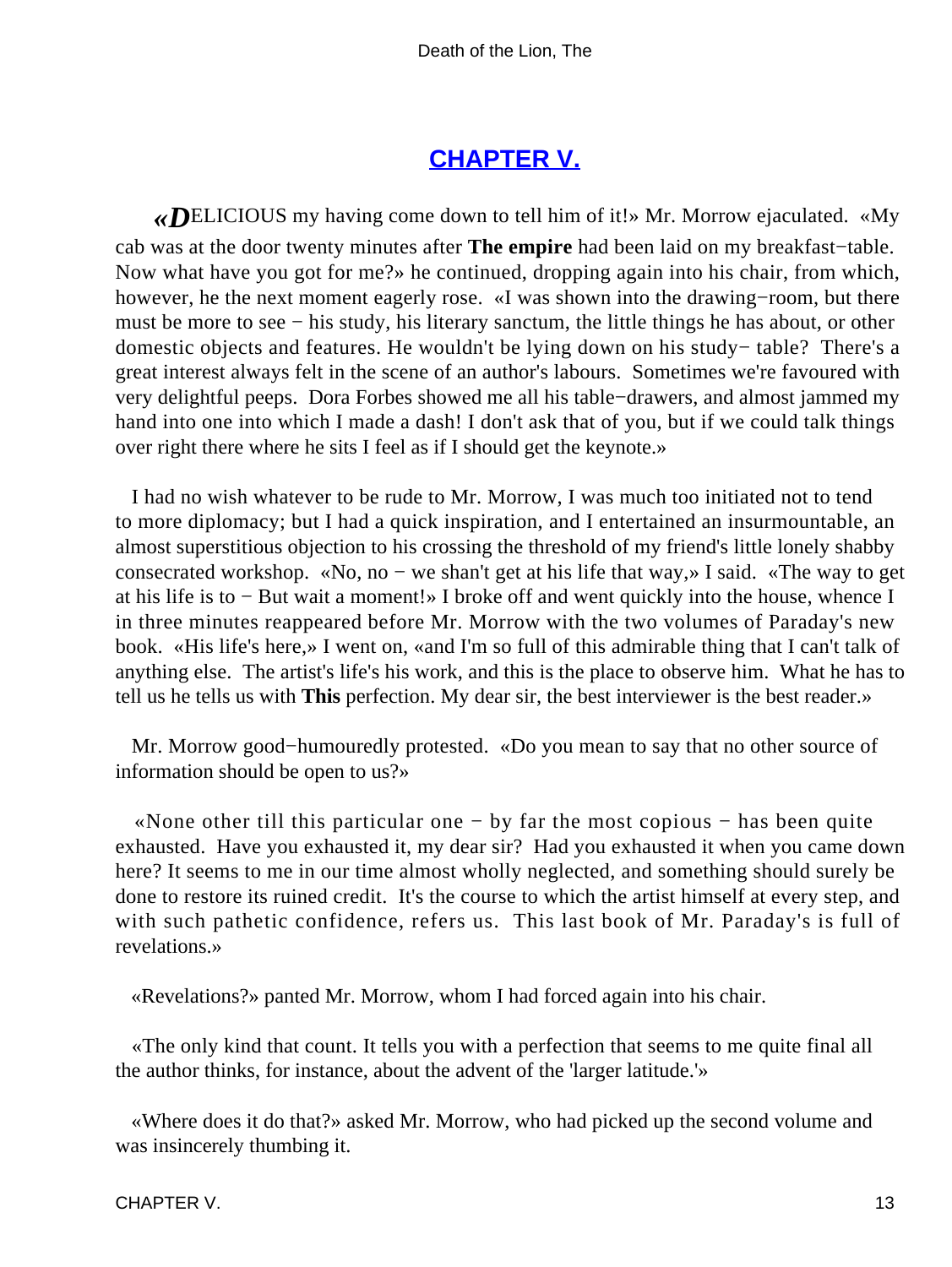«Everywhere − in the whole treatment of his case. Extract the opinion, disengage the answer − those are the real acts of homage.»

 Mr. Morrow, after a minute, tossed the book away. «Ah but you mustn't take me for a reviewer.»

 «Heaven forbid I should take you for anything so dreadful! You came down to perform a little act of sympathy, and so, I may confide to you, did I. Let us perform our little act together. These pages overflow with the testimony we want: let us read them and taste them and interpret them. You'll of course have perceived for yourself that one scarcely does read Neil Paraday till one reads him aloud; he gives out to the ear an extraordinary full tone, and it's only when you expose it confidently to that test that you really get near his style. Take up your book again and let me listen, while you pay it out, to that wonderful fifteenth chapter. If you feel you can't do it justice, compose yourself to attention while I produce for you − I think I can! − this scarcely less admirable ninth.»

 Mr. Morrow gave me a straight look which was as hard as a blow between the eyes; he had turned rather red, and a question had formed itself in his mind which reached my sense as distinctly as if he had uttered it: «What sort of a damned fool are YOU?» Then he got up, gathering together his hat and gloves, buttoning his coat, projecting hungrily all over the place the big transparency of his mask. It seemed to flare over Fleet Street and somehow made the actual spot distressingly humble: there was so little for it to feed on unless he counted the blisters of our stucco or saw his way to do something with the roses. Even the poor roses were common kinds. Presently his eyes fell on the manuscript from which Paraday had been reading to me and which still lay on the bench. As my own followed them I saw it looked promising, looked pregnant, as if it gently throbbed with the life the reader had given it. Mr. Morrow indulged in a nod at it and a vague thrust of his umbrella. «What's that?»

«Oh, it's a plan − a secret.»

 «A secret!» There was an instant's silence, and then Mr. Morrow made another movement. I may have been mistaken, but it affected me as the translated impulse of the desire to lay hands on the manuscript, and this led me to indulge in a quick anticipatory grab which may very well have seemed ungraceful, or even impertinent, and which at any rate left Mr. Paraday's two admirers very erect, glaring at each other while one of them held a bundle of papers well behind him. An instant later Mr. Morrow quitted me abruptly, as if he had really carried something off with him. To reassure myself, watching his broad back recede, I only grasped my manuscript the tighter. He went to the back door of the house, the one he had come out from, but on trying the handle he appeared to find it fastened. So he passed round into the front garden, and by listening intently enough I could presently hear the outer gate close behind him with a bang. I thought again of the thirty−seven influential journals and wondered what would be his revenge. I hasten to add that he was

CHAPTER V. 2002 14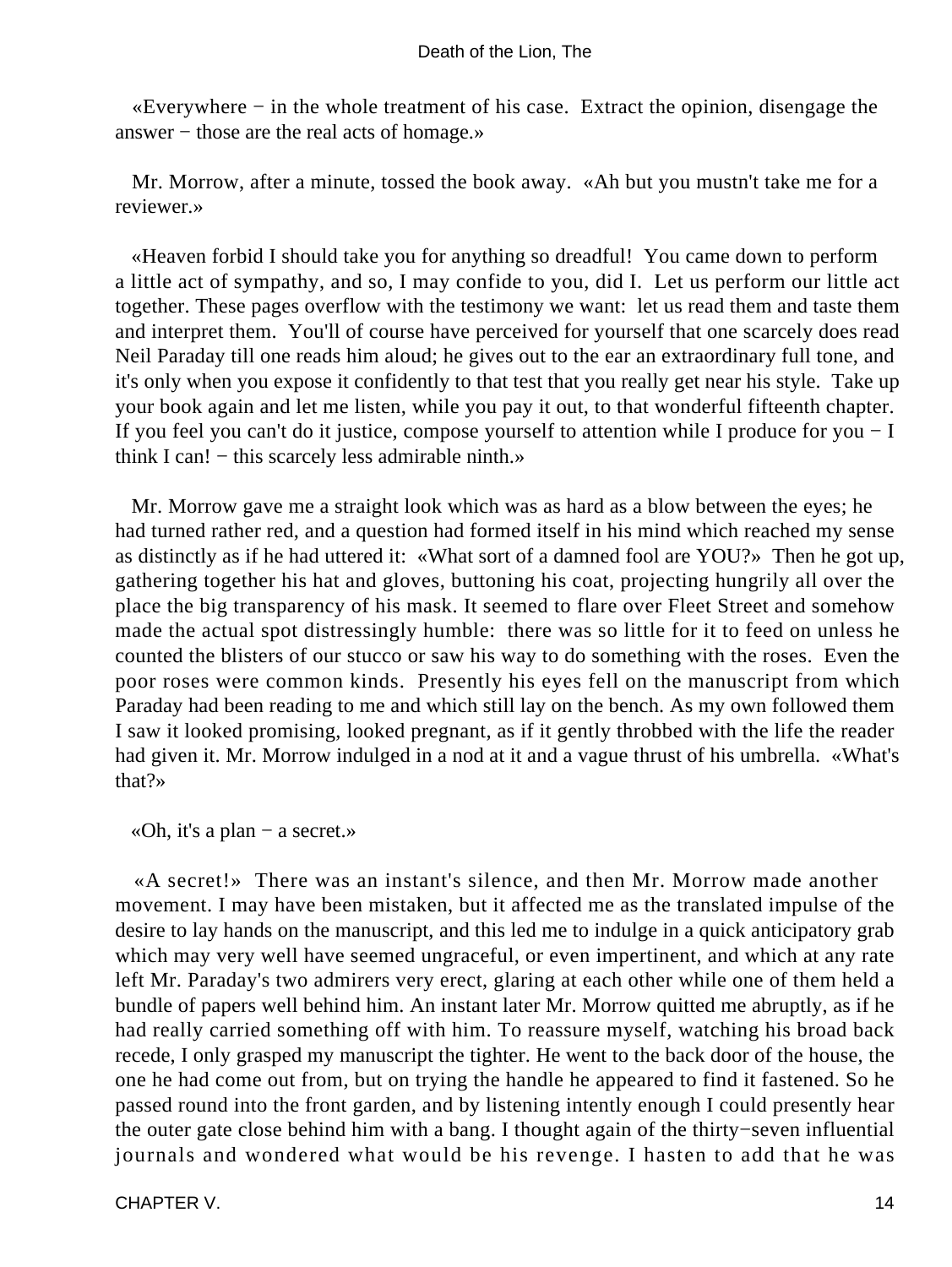magnanimous: which was just the most dreadful thing he could have been. **The tatler** published a charming chatty familiar account of Mr. Paraday's «Home−life,» and on the wings of the thirty−seven influential journals it went, to use Mr. Morrow's own expression, right round the globe.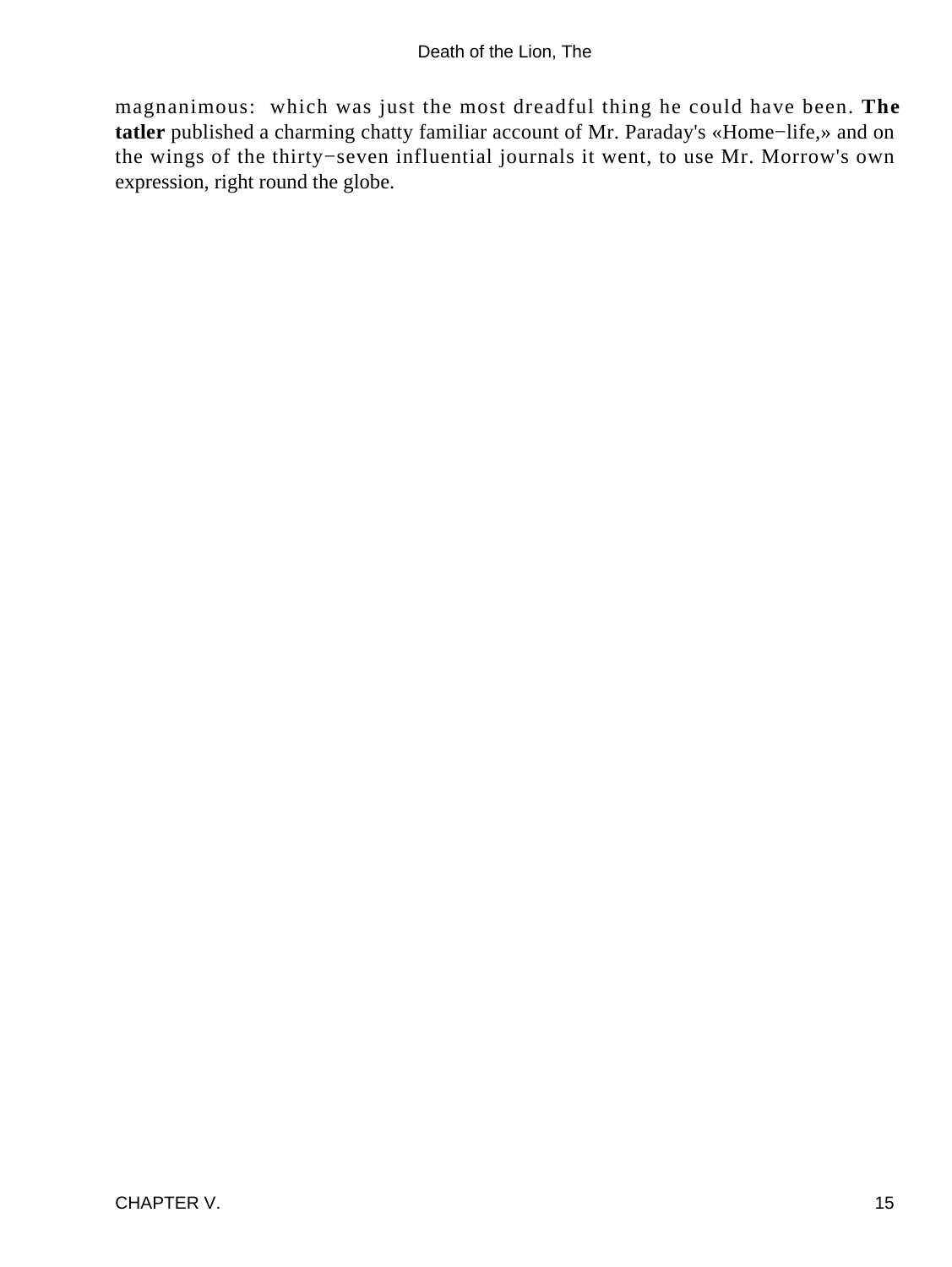## **[CHAPTER VI.](#page-34-0)**

<span id="page-16-0"></span>*A* **Week** later, early in May, my glorified friend came up to town, where, it may be veraciously recorded he was the king of the beasts of the year. No advancement was ever more rapid, no exaltation more complete, no bewilderment more teachable. His book sold but moderately, though the article in **The empire** had done unwonted wonders for it; but he circulated in person to a measure that the libraries might well have envied. His formula had been found − he was a «revelation.» His momentary terror had been real, just as mine had been − the overclouding of his passionate desire to be left to finish his work. He was far from unsociable, but he had the finest conception of being let alone that I've ever met. For the time, none the less, he took his profit where it seemed most to crowd on him, having in his pocket the portable sophistries about the nature of the artist's task. Observation too was a kind of work and experience a kind of success; London dinners were all material and London ladies were fruitful toil. «No one has the faintest conception of what I'm trying for,» he said to me, «and not many have read three pages that I've written; but I must dine with them first − they'll find out why when they've time.» It was rather rude justice perhaps; but the fatigue had the merit of being a new sort, while the phantasmagoric town was probably after all less of a battlefield than the haunted study. He once told me that he had had no personal life to speak of since his fortieth year, but had had more than was good for him before. London closed the parenthesis and exhibited him in relations; one of the most inevitable of these being that in which he found himself to Mrs. Weeks Wimbush, wife of the boundless brewer and proprietress of the universal menagerie. In this establishment, as everybody knows, on occasions when the crush is great, the animals rub shoulders freely with the spectators and the lions sit down for whole evenings with the lambs.

 It had been ominously clear to me from the first that in Neil Paraday this lady, who, as all the world agreed, was tremendous fun, considered that she had secured a prime attraction, a creature of almost heraldic oddity. Nothing could exceed her enthusiasm over her capture, and nothing could exceed the confused apprehensions it excited in me. I had an instinctive fear of her which I tried without effect to conceal from her victim, but which I let her notice with perfect impunity. Paraday heeded it, but she never did, for her conscience was that of a romping child. She was a blind violent force to which I could attach no more idea of responsibility than to the creaking of a sign in the wind. It was difficult to say what she conduced to but circulation. She was constructed of steel and leather, and all I asked of her for our tractable friend was not to do him to death. He had consented for a time to be of india−rubber, but my thoughts were fixed on the day he should resume his shape or at least get back into his box. It was evidently all right, but I should be glad when it was well over. I had a special fear – the impression was ineffaceable of the hour when, after Mr. Morrow's departure, I had found him on the sofa in his study. That pretext of indisposition had not in the least been meant as a snub to the envoy of **The tatler −** he had gone to lie down in very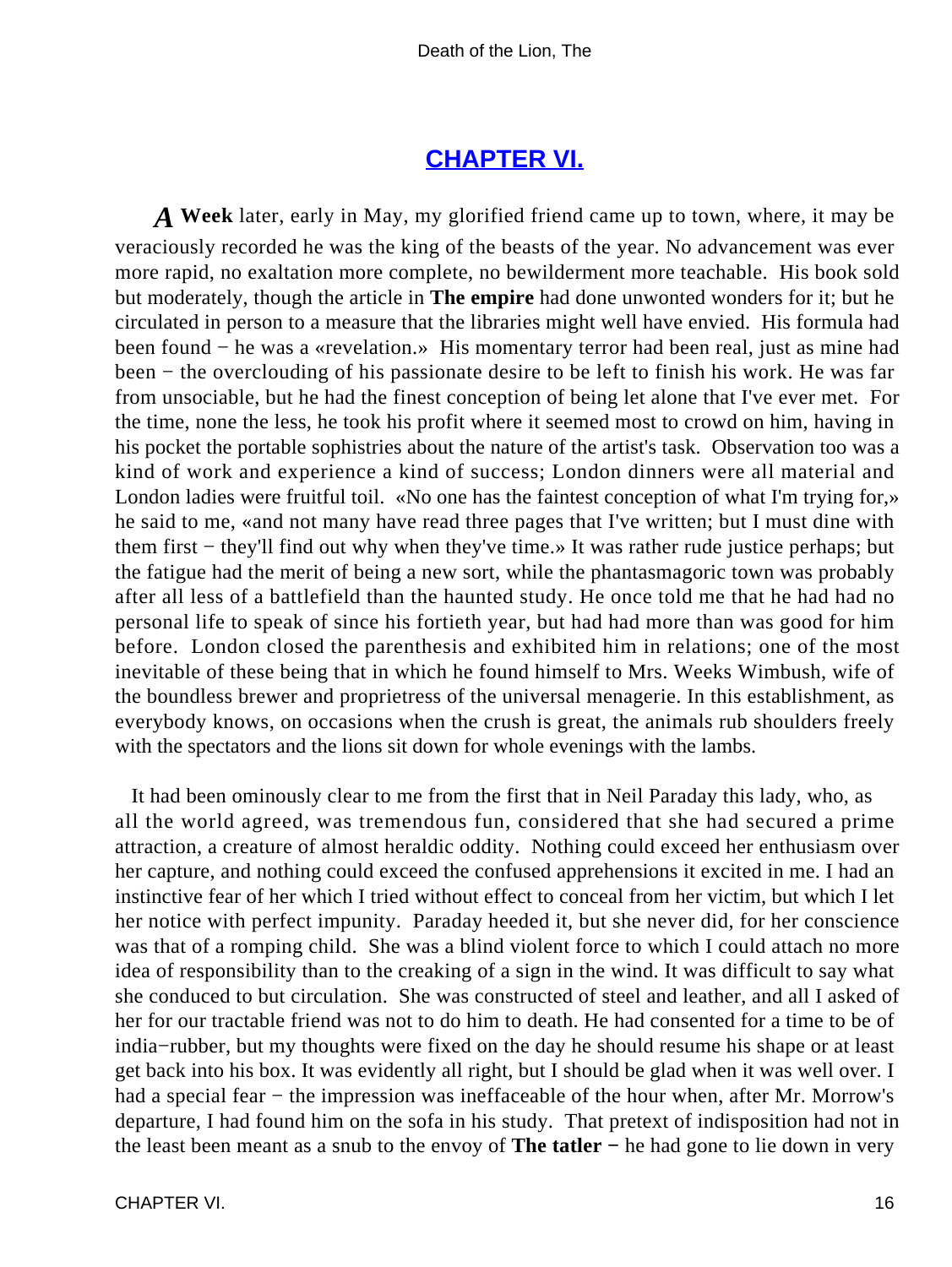truth. He had felt a pang of his old pain, the result of the agitation wrought in him by this forcing open of a new period. His old programme, his old ideal even had to be changed. Say what one would, success was a complication and recognition had to be reciprocal. The monastic life, the pious illumination of the missal in the convent cell were things of the gathered past. It didn't engender despair, but at least it required adjustment. Before I left him on that occasion we had passed a bargain, my part of which was that I should make it my business to take care of him. Let whoever would represent the interest in his presence (I must have had a mystical prevision of Mrs. Weeks Wimbush) I should represent the interest in his work − or otherwise expressed in his absence. These two interests were in their essence opposed; and I doubt, as youth is fleeting, if I shall ever again know the intensity of joy with which I felt that in so good a cause I was willing to make myself odious.

 One day in Sloane Street I found myself questioning Paraday's landlord, who had come to the door in answer to my knock. Two vehicles, a barouche and a smart hansom, were drawn up before the house.

«In the drawing−room, sir? Mrs. Weeks Wimbush.»

«And in the dining−room?»

«A young lady, sir − waiting: I think a foreigner.»

 It was three o'clock, and on days when Paraday didn't lunch out he attached a value to these appropriated hours. On which days, however, didn't the dear man lunch out? Mrs. Wimbush, at such a crisis, would have rushed round immediately after her own repast. I went into the dining−room first, postponing the pleasure of seeing how, upstairs, the lady of the barouche would, on my arrival, point the moral of my sweet solicitude. No one took such an interest as herself in his doing only what was good for him, and she was always on the spot to see that he did it. She made appointments with him to discuss the best means of economising his time and protecting his privacy. She further made his health her special business, and had so much sympathy with my own zeal for it that she was the author of pleasing fictions on the subject of what my devotion had led me to give up. I gave up nothing (I don't count Mr. Pinhorn) because I had nothing, and all I had as yet achieved was to find myself also in the menagerie. I had dashed in to save my friend, but I had only got domesticated and wedged; so that I could do little more for him than exchange with him over people's heads looks of intense but futile intelligence.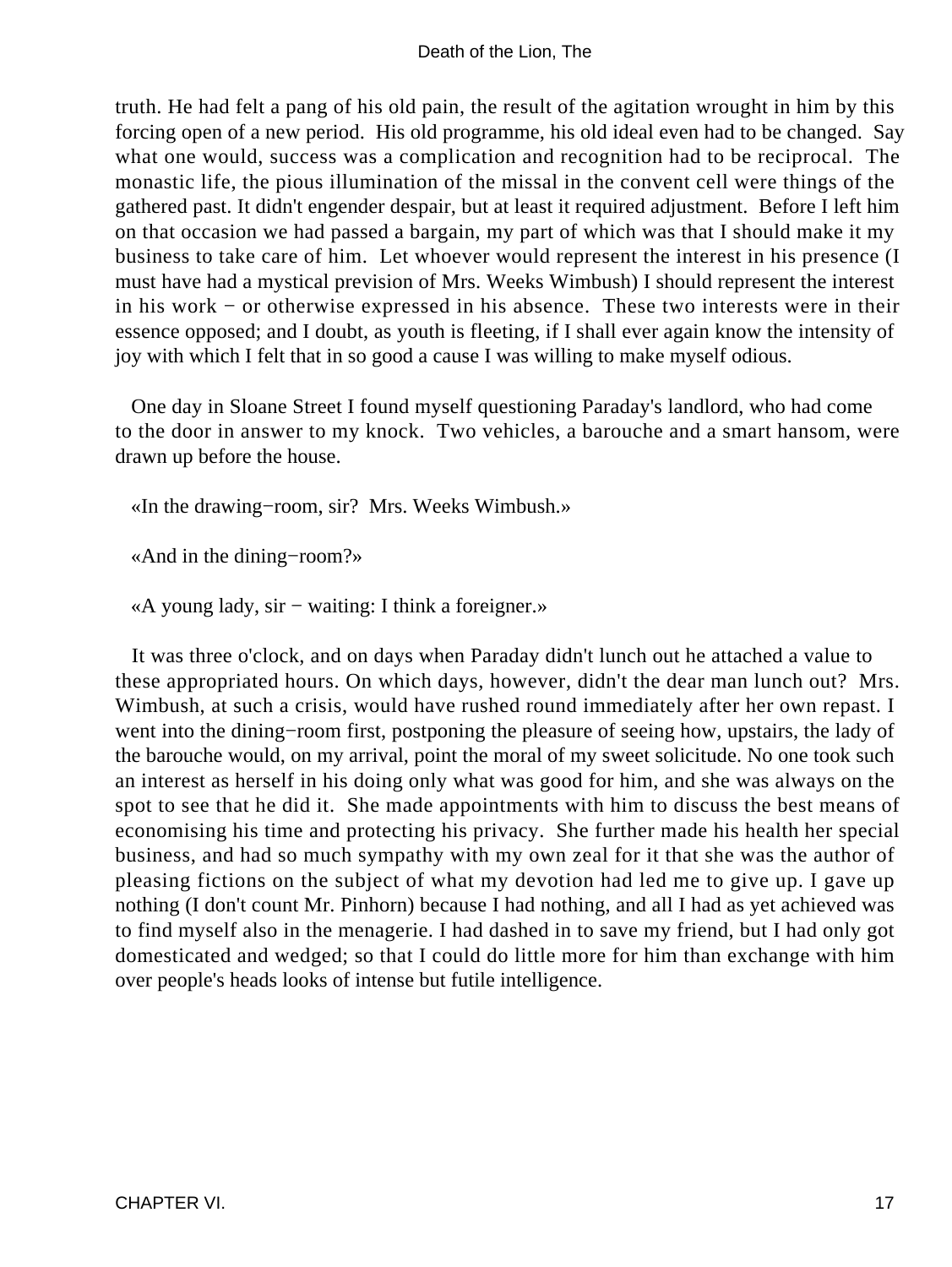## **[CHAPTER VII.](#page-34-0)**

<span id="page-18-0"></span>*T*HE young lady in the dining−room had a brave face, black hair, blue eyes, and in her lap a big volume. «I've come for his autograph,» she said when I had explained to her that I was under bonds to see people for him when he was occupied. «I've been waiting half an hour, but I'm prepared to wait all day.» I don't know whether it was this that told me she was American, for the propensity to wait all day is not in general characteristic of her race. I was enlightened probably not so much by the spirit of the utterance as by some quality of its sound. At any rate I saw she had an individual patience and a lovely frock, together with an expression that played among her pretty features like a breeze among flowers. Putting her book on the table she showed me a massive album, showily bound and full of autographs of price. The collection of faded notes, of still more faded «thoughts,» of quotations, platitudes, signatures, represented a formidable purpose.

 I could only disclose my dread of it. «Most people apply to Mr. Paraday by letter, you know.»

«Yes, but he doesn't answer. I've written three times.»

«Very true,» I reflected; «the sort of letter you mean goes straight into the fire.»

 «How do you know the sort I mean?» My interlocutress had blushed and smiled, and in a moment she added: «I don't believe he gets many like them!»

 «I'm sure they're beautiful, but he burns without reading.» I didn't add that I had convinced him he ought to.

«Isn't he then in danger of burning things of importance?»

«He would perhaps be so if distinguished men hadn't an infallible nose for nonsense.»

She looked at me a moment – her face was sweet and gay. «Do YOU burn without reading too?» − in answer to which I assured her that if she'd trust me with her repository I'd see that Mr. Paraday should write his name in it.

She considered a little. «That's very well, but it wouldn't make me see him.»

 «Do you want very much to see him?» It seemed ungracious to catechise so charming a creature, but somehow I had never yet taken my duty to the great author so seriously.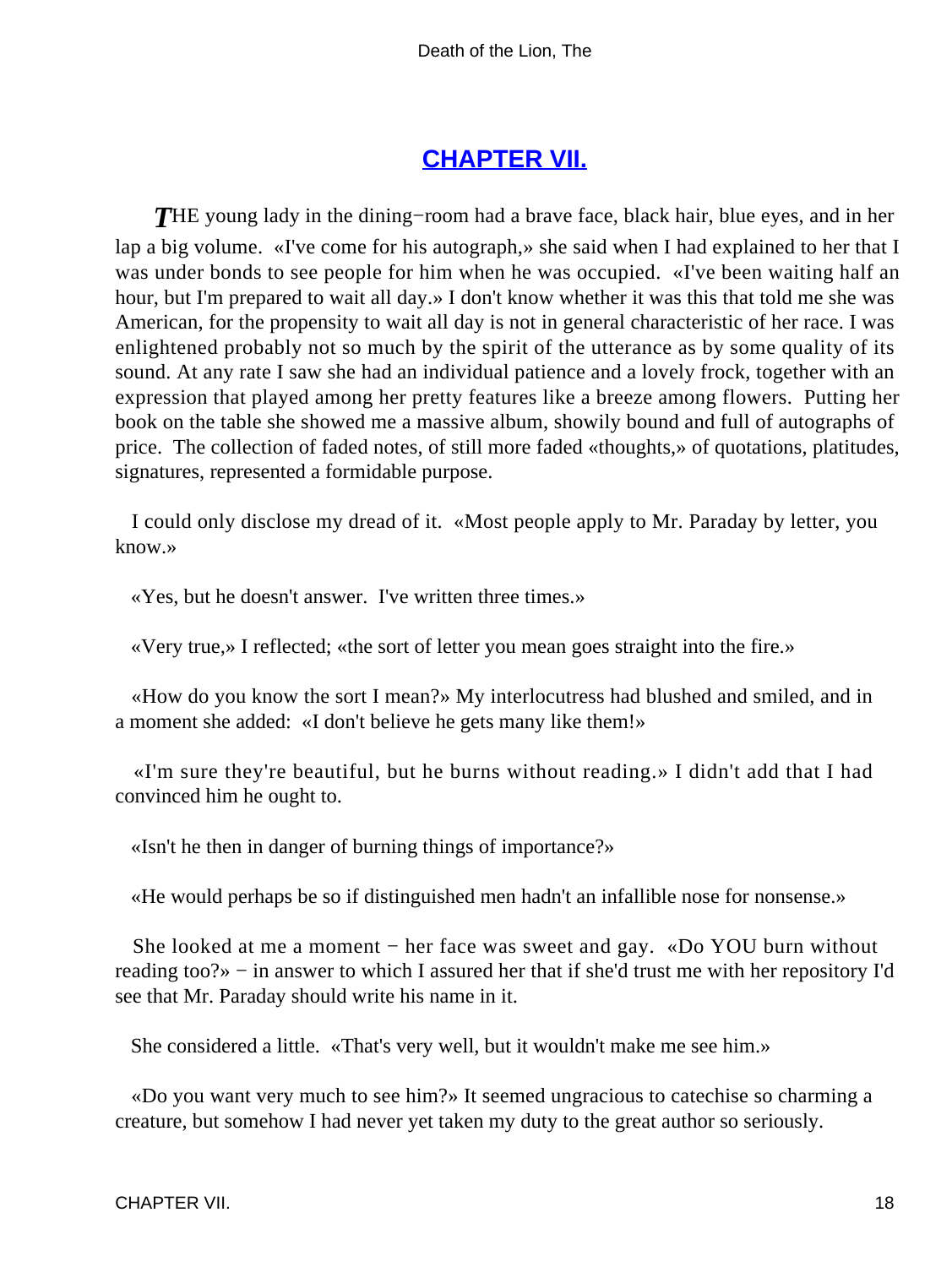«Enough to have come from America for the purpose.»

I stared. «All alone?»

 «I don't see that that's exactly your business, but if it will make me more seductive I'll confess that I'm quite by myself. I had to come alone or not come at all.»

 She was interesting; I could imagine she had lost parents, natural protectors − could conceive even she had inherited money. I was at a pass of my own fortunes when keeping hansoms at doors seemed to me pure swagger. As a trick of this bold and sensitive girl, however, it became romantic − a part of the general romance of her freedom, her errand, her innocence. The confidence of young Americans was notorious, and I speedily arrived at a conviction that no impulse could have been more generous than the impulse that had operated here. I foresaw at that moment that it would make her my peculiar charge, just as circumstances had made Neil Paraday. She would be another person to look after, so that one's honour would be concerned in guiding her straight. These things became clearer to me later on; at the instant I had scepticism enough to observe to her, as I turned the pages of her volume, that her net had all the same caught many a big fish. She appeared to have had fruitful access to the great ones of the earth; there were people moreover whose signatures she had presumably secured without a personal interview. She couldn't have worried George Washington and Friedrich Schiller and Hannah More. She met this argument, to my surprise, by throwing up the album without a pang. It wasn't even her own; she was responsible for none of its treasures. It belonged to a girl−friend in America, a young lady in a western city. This young lady had insisted on her bringing it, to pick up more autographs: she thought they might like to see, in Europe, in what company they would be. The «girl−friend,» the western city, the immortal names, the curious errand, the idyllic faith, all made a story as strange to me, and as beguiling, as some tale in the Arabian Nights. Thus it was that my informant had encumbered herself with the ponderous tome; but she hastened to assure me that this was the first time she had brought it out. For her visit to Mr. Paraday it had simply been a pretext. She didn't really care a straw that he should write his name; what she did want was to look straight into his face.

I demurred a little. «And why do you require to do that?»

 «Because I just love him!» Before I could recover from the agitating effect of this crystal ring my companion had continued: «Hasn't there ever been any face that you've wanted to look into?»

 How could I tell her so soon how much I appreciated the opportunity of looking into hers? I could only assent in general to the proposition that there were certainly for every one such yearnings, and even such faces; and I felt the crisis demand all my lucidity, all my wisdom. «Oh yes, I'm a student of physiognomy. Do you mean,» I pursued, «that you've a passion for Mr. Paraday's books?»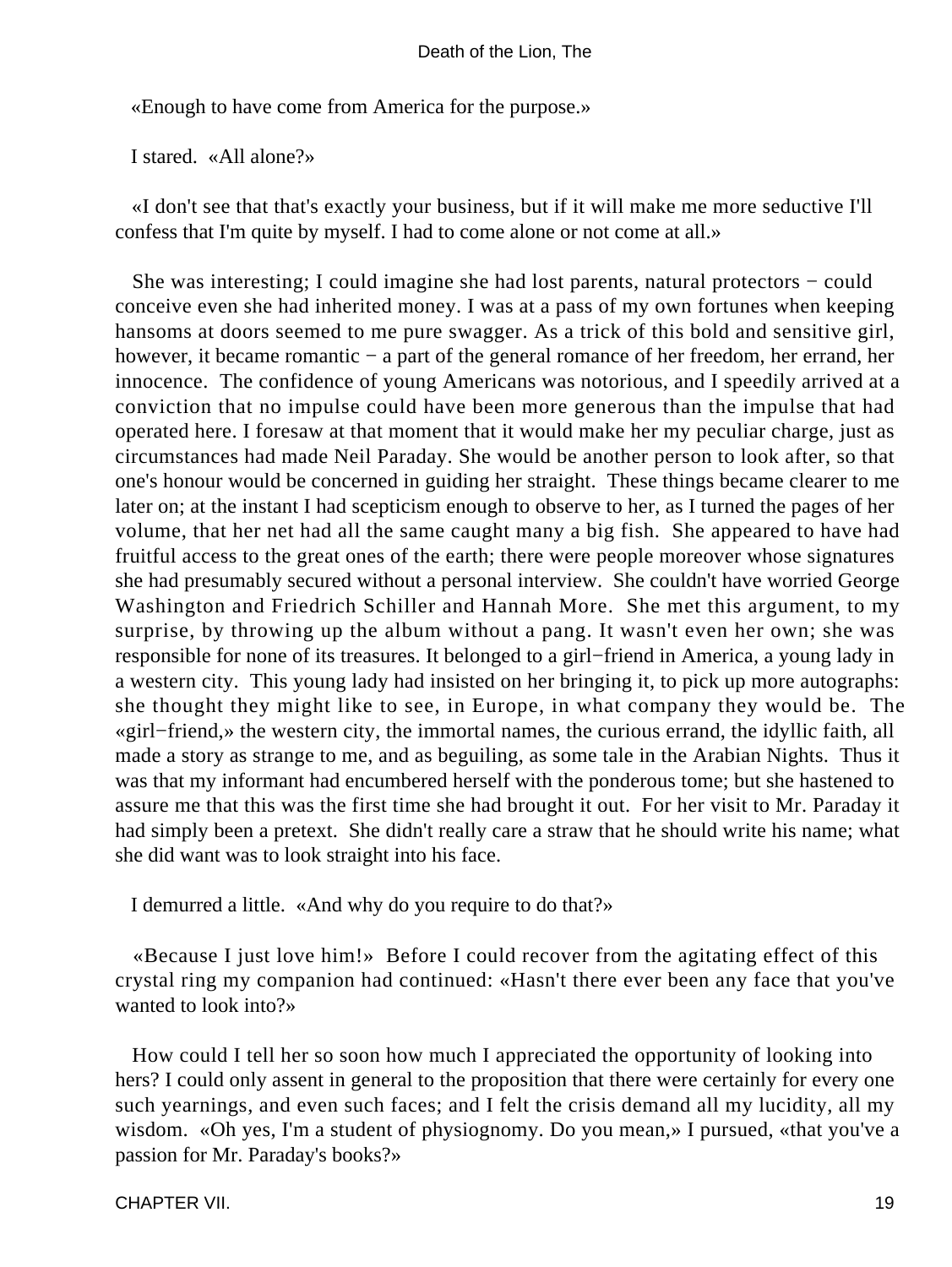«They've been everything to me and a little more beside − I know them by heart. They've completely taken hold of me. There's no author about whom I'm in such a state as I'm in about Neil Paraday.»

«Permit me to remark then,» I presently returned, «that you're one of the right sort.»

«One of the enthusiasts? Of course I am!»

 «Oh there are enthusiasts who are quite of the wrong. I mean you're one of those to whom an appeal can be made.»

«An appeal?» Her face lighted as if with the chance of some great sacrifice.

 If she was ready for one it was only waiting for her, and in a moment I mentioned it. «Give up this crude purpose of seeing him! Go away without it. That will be far better.»

 She looked mystified, then turned visibly pale. «Why, hasn't he any personal charm?» The girl was terrible and laughable in her bright directness.

 «Ah that dreadful word 'personally'!» I wailed; «we're dying of it, for you women bring it out with murderous effect. When you meet with a genius as fine as this idol of ours let him off the dreary duty of being a personality as well. Know him only by what's best in him and spare him for the same sweet sake.»

 My young lady continued to look at me in confusion and mistrust, and the result of her reflexion on what I had just said was to make her suddenly break out: «Look here, sir − what's the matter with him?»

 «The matter with him is that if he doesn't look out people will eat a great hole in his life.»

She turned it over. «He hasn't any disfigurement?»

«Nothing to speak of!»

«Do you mean that social engagements interfere with his occupations?»

«That but feebly expresses it.»

«So that he can't give himself up to his beautiful imagination?»

 «He's beset, badgered, bothered − he's pulled to pieces on the pretext of being applauded. People expect him to give them his time, his golden time, who wouldn't

CHAPTER VII. 20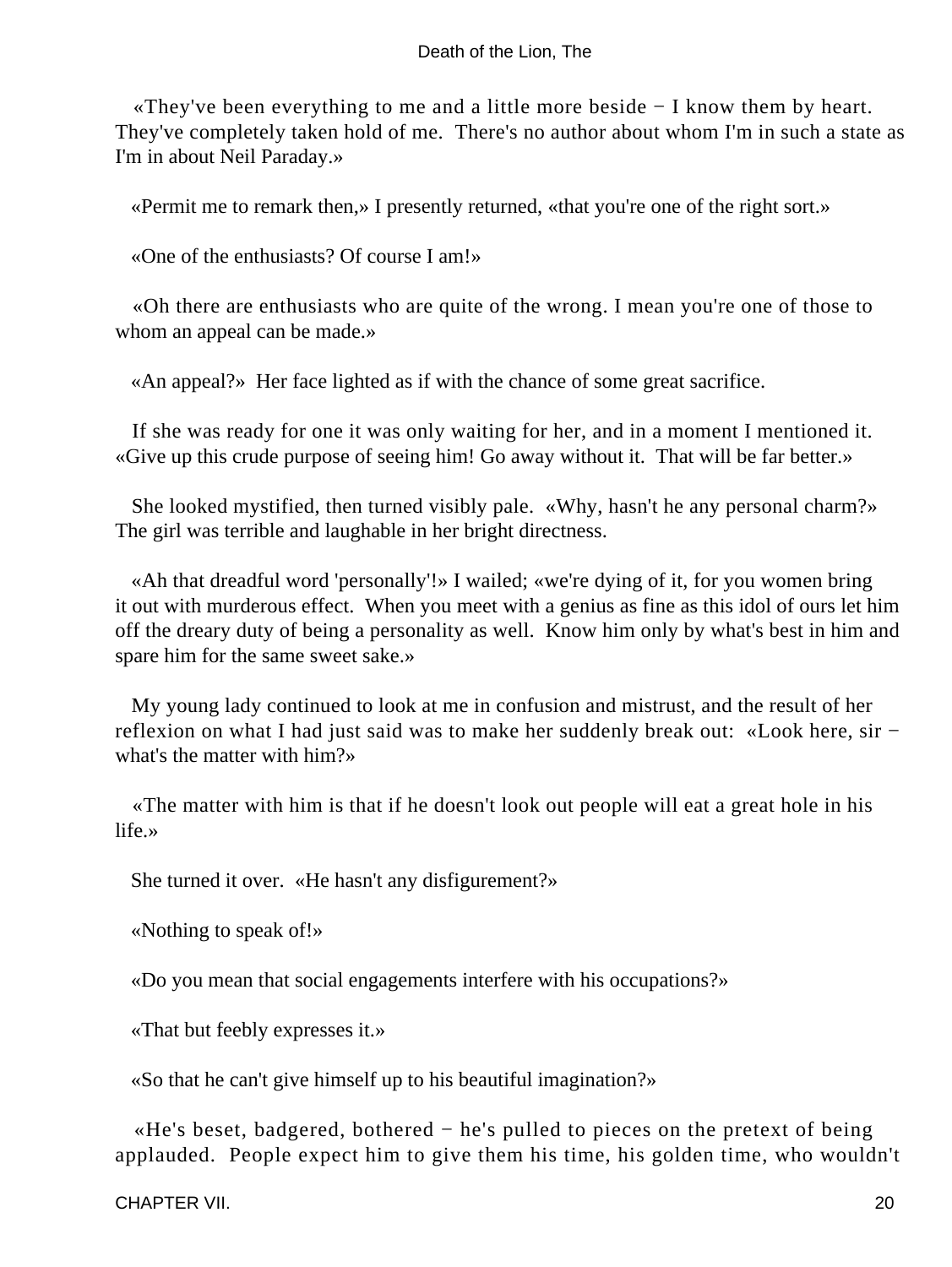themselves give five shillings for one of his books.»

«Five? I'd give five thousand!»

 «Give your sympathy − give your forbearance. Two−thirds of those who approach him only do it to advertise themselves.»

 «Why it's too bad!» the girl exclaimed with the face of an angel. «It's the first time I was ever called crude!» she laughed.

 I followed up my advantage. «There's a lady with him now who's a terrible complication, and who yet hasn't read, I'm sure, ten pages he ever wrote.»

My visitor's wide eyes grew tenderer. «Then how does she talk  $-$  ?»

 «Without ceasing. I only mention her as a single case. Do you want to know how to show a superlative consideration? Simply avoid him.»

«Avoid him?» she despairingly breathed.

 «Don't force him to have to take account of you; admire him in silence, cultivate him at a distance and secretly appropriate his message. Do you want to know,» I continued, warming to my idea, «how to perform an act of homage really sublime?» Then as she hung on my words: «Succeed in never seeing him at all!»

«Never at all?» − she suppressed a shriek for it.

 «The more you get into his writings the less you'll want to, and you'll be immensely sustained by the thought of the good you're doing him.»

 She looked at me without resentment or spite, and at the truth I had put before her with candour, credulity, pity. I was afterwards happy to remember that she must have gathered from my face the liveliness of my interest in herself. «I think I see what you mean.»

 «Oh I express it badly, but I should be delighted if you'd let me come to see you − to explain it better.»

 She made no response to this, and her thoughtful eyes fell on the big album, on which she presently laid her hands as if to take it away. «I did use to say out West that they might write a little less for autographs – to all the great poets, you know – and study the thoughts and style a little more.»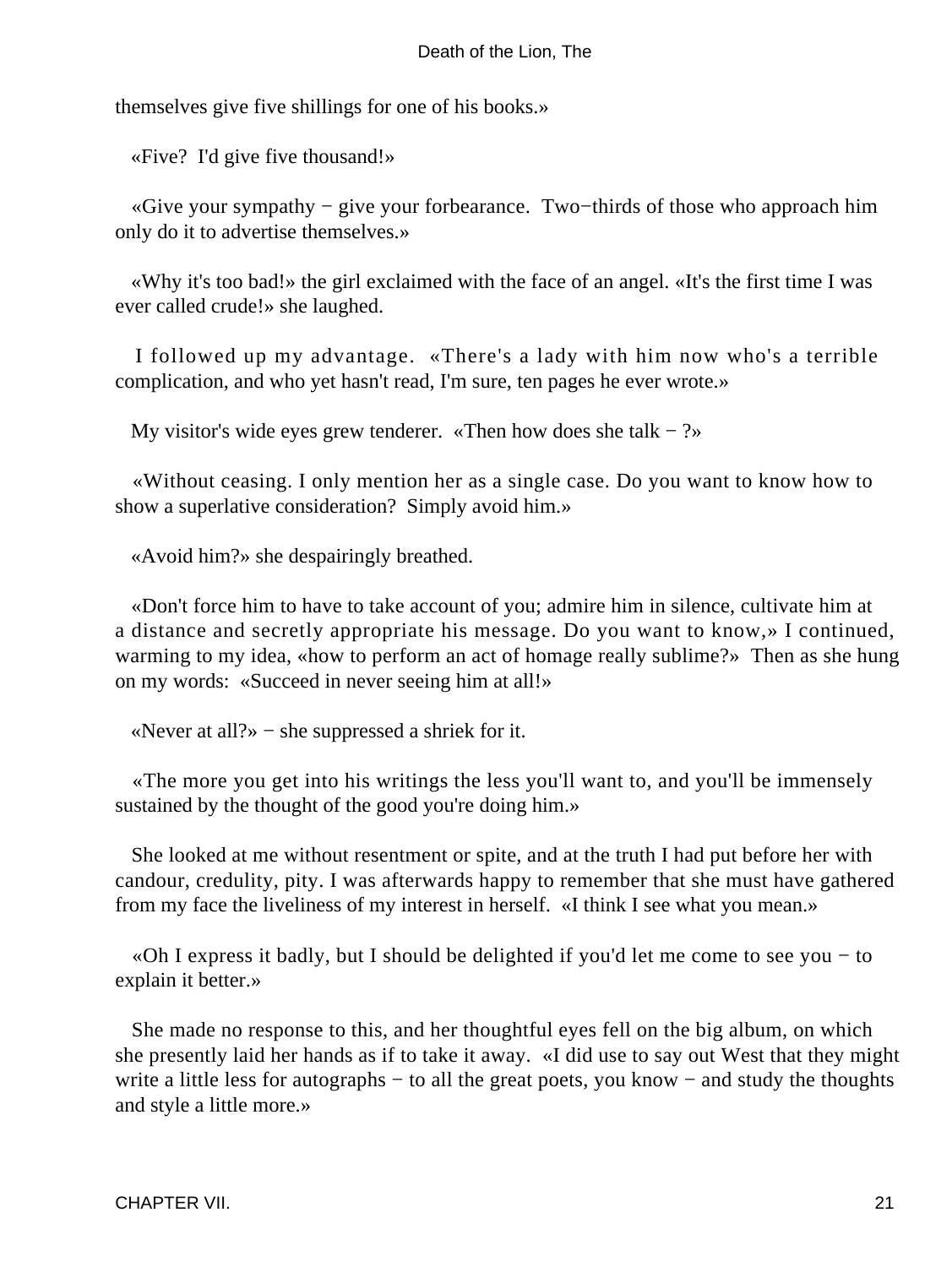«What do they care for the thoughts and style? They didn't even understand you. I'm not sure,» I added, «that I do myself, and I dare say that you by no means make me out.»

 She had got up to go, and though I wanted her to succeed in not seeing Neil Paraday I wanted her also, inconsequently, to remain in the house. I was at any rate far from desiring to hustle her off. As Mrs. Weeks Wimbush, upstairs, was still saving our friend in her own way, I asked my young lady to let me briefly relate, in illustration of my point, the little incident of my having gone down into the country for a profane purpose and been converted on the spot to holiness. Sinking again into her chair to listen she showed a deep interest in the anecdote. Then thinking it over gravely she returned with her odd intonation: «Yes, but you do see him!» I had to admit that this was the case; and I wasn't so prepared with an effective attenuation as I could have wished. She eased the situation off, however, by the charming quaintness with which she finally said: «Well, I wouldn't want him to be lonely!» This time she rose in earnest, but I persuaded her to let me keep the album to show Mr. Paraday. I assured her I'd bring it back to her myself. «Well, you'll find my address somewhere in it on a paper!» she sighed all resignedly at the door.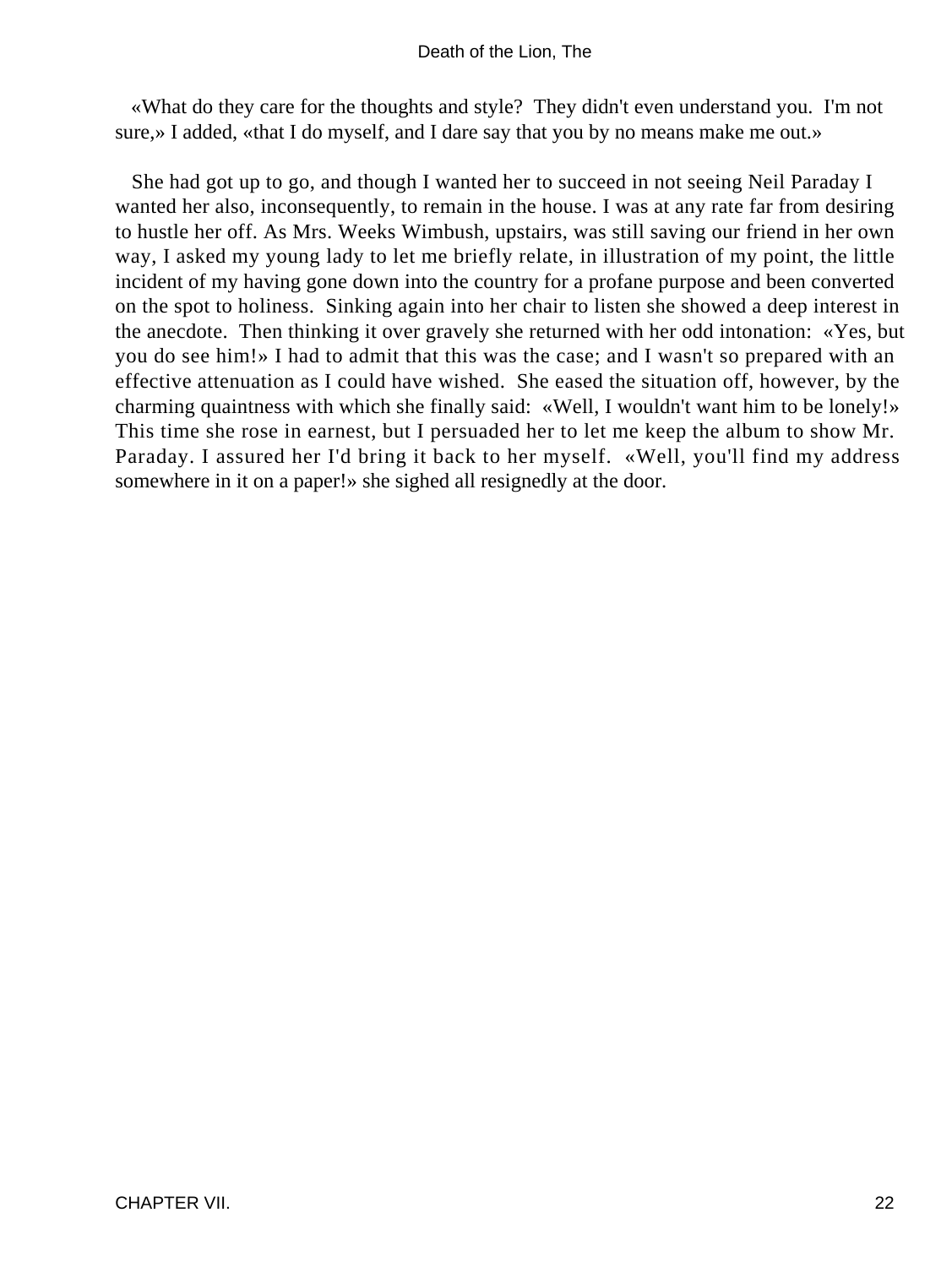### **[CHAPTER VIII.](#page-34-0)**

<span id="page-23-0"></span>*I* **Blush** to confess it, but I invited Mr. Paraday that very day to transcribe into the album one of his most characteristic passages. I told him how I had got rid of the strange girl who had brought it – her ominous name was Miss Hurter and she lived at an hotel; quite agreeing with him moreover as to the wisdom of getting rid with equal promptitude of the book itself. This was why I carried it to Albemarle Street no later than on the morrow. I failed to find her at home, but she wrote to me and I went again; she wanted so much to hear more about Neil Paraday. I returned repeatedly, I may briefly declare, to supply her with this information. She had been immensely taken, the more she thought of it, with that idea of mine about the act of homage: it had ended by filling her with a generous rapture. She positively desired to do something sublime for him, though indeed I could see that, as this particular flight was difficult, she appreciated the fact that my visits kept her up. I had it on my conscience to keep her up: I neglected nothing that would contribute to it, and her conception of our cherished author's independence became at last as fine as his very own. «Read him, read him − THAT will be an education in decency,» I constantly repeated; while, seeking him in his works even as God in nature, she represented herself as convinced that, according to my assurance, this was the system that had, as she expressed it, weaned her. We read him together when I could find time, and the generous creature's sacrifice was fed by our communion. There were twenty selfish women about whom I told her and who stirred her to a beautiful rage. Immediately after my first visit her sister, Mrs. Milsom, came over from Paris, and the two ladies began to present, as they called it, their letters. I thanked our stars that none had been presented to Mr. Paraday. They received invitations and dined out, and some of these occasions enabled Fanny Hurter to perform, for consistency's sake, touching feats of submission. Nothing indeed would now have induced her even to look at the object of her admiration. Once, hearing his name announced at a party, she instantly left the room by another door and then straightway quitted the house. At another time when I was at the opera with them − Mrs. Milsom had invited me to their box − I attempted to point Mr. Paraday out to her in the stalls. On this she asked her sister to change places with her and, while that lady devoured the great man through a powerful glass, presented, all the rest of the evening, her inspired back to the house. To torment her tenderly I pressed the glass upon her, telling her how wonderfully near it brought our friend's handsome head. By way of answer she simply looked at me in charged silence, letting me see that tears had gathered in her eyes. These tears, I may remark, produced an effect on me of which the end is not yet. There was a moment when I felt it my duty to mention them to Neil Paraday, but I was deterred by the reflexion that there were questions more relevant to his happiness.

 These question indeed, by the end of the season, were reduced to a single one − the question of reconstituting so far as might be possible the conditions under which he had produced his best work. Such conditions could never all come back, for there was a new one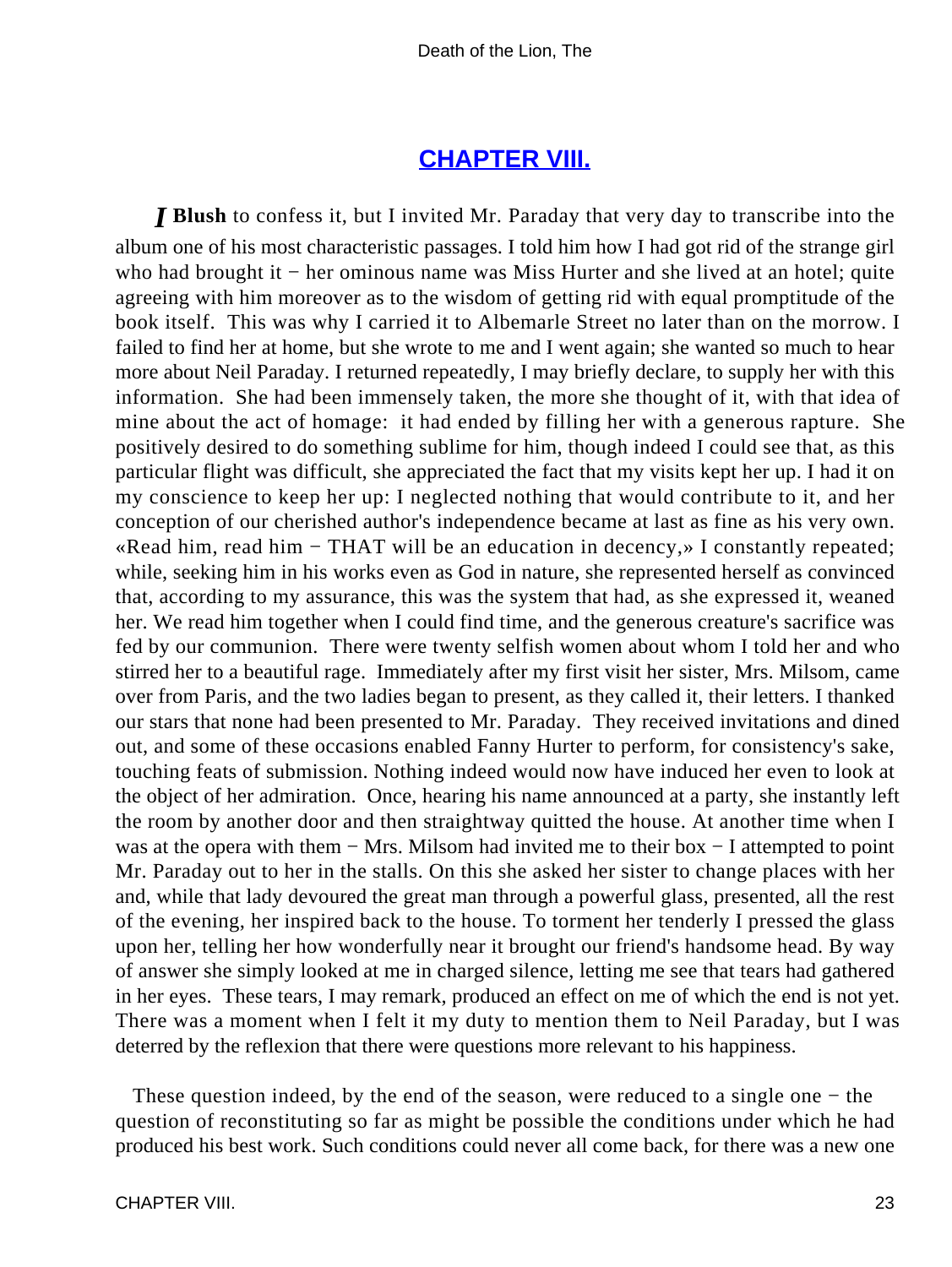that took up too much place; but some perhaps were not beyond recall. I wanted above all things to see him sit down to the subject he had, on my making his acquaintance, read me that admirable sketch of. Something told me there was no security but in his doing so before the new factor, as we used to say at Mr. Pinhorn's, should render the problem incalculable. It only half− reassured me that the sketch itself was so copious and so eloquent that even at the worst there would be the making of a small but complete book, a tiny volume which, for the faithful, might well become an object of adoration. There would even not be wanting critics to declare, I foresaw, that the plan was a thing to be more thankful for than the structure to have been reared on it. My impatience for the structure, none the less, grew and grew with the interruptions. He had on coming up to town begun to sit for his portrait to a young painter, Mr. Rumble, whose little game, as we also used to say at Mr. Pinhorn's, was to be the first to perch on the shoulders of renown. Mr. Rumble's studio was a circus in which the man of the hour, and still more the woman, leaped through the hoops of his showy frames almost as electrically as they burst into telegrams and «specials.» He pranced into the exhibitions on their back; he was the reporter on canvas, the Vandyke up to date, and there was one roaring year in which Mrs. Bounder and Miss Braby, Guy Walsingham and Dora Forbes proclaimed in chorus from the same pictured walls that no one had yet got ahead of him.

 Paraday had been promptly caught and saddled, accepting with characteristic good−humour his confidential hint that to figure in his show was not so much a consequence as a cause of immortality. From Mrs. Wimbush to the last «representative» who called to ascertain his twelve favourite dishes, it was the same ingenuous assumption that he would rejoice in the repercussion. There were moments when I fancied I might have had more patience with them if they hadn't been so fatally benevolent. I hated at all events Mr. Rumble's picture, and had my bottled resentment ready when, later on, I found my distracted friend had been stuffed by Mrs. Wimbush into the mouth of another cannon. A young artist in whom she was intensely interested, and who had no connexion with Mr. Rumble, was to show how far he could make him go. Poor Paraday, in return, was naturally to write something somewhere about the young artist. She played her victims against each other with admirable ingenuity, and her establishment was a huge machine in which the tiniest and the biggest wheels went round to the same treadle. I had a scene with her in which I tried to express that the function of such a man was to exercise his genius − not to serve as a hoarding for pictorial posters. The people I was perhaps angriest with were the editors of magazines who had introduced what they called new features, so aware were they that the newest feature of all would be to make him grind their axes by contributing his views on vital topics and taking part in the periodical prattle about the future of fiction. I made sure that before I should have done with him there would scarcely be a current form of words left me to be sick of; but meanwhile I could make surer still of my animosity to bustling ladies for whom he drew the water that irrigated their social flower−beds.

 I had a battle with Mrs. Wimbush over the artist she protected, and another over the question of a certain week, at the end of July, that Mr. Paraday appeared to have contracted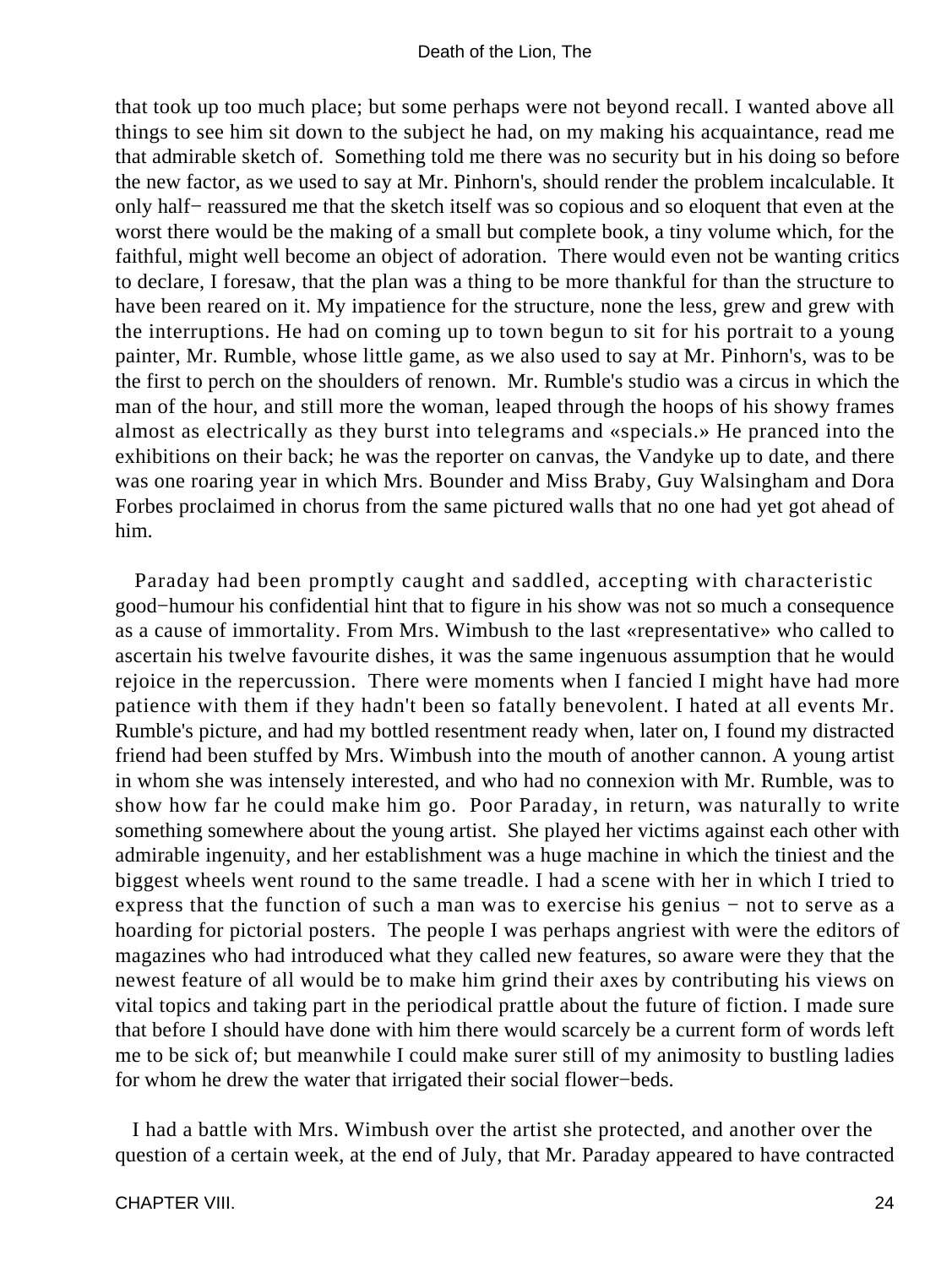to spend with her in the country. I protested against this visit; I intimated that he was too unwell for hospitality without a nuance, for caresses without imagination; I begged he might rather take the time in some restorative way. A sultry air of promises, of ponderous parties, hung over his August, and he would greatly profit by the interval of rest. He hadn't told me he was ill again that he had had a warning; but I hadn't needed this, for I found his reticence his worst symptom. The only thing he said to me was that he believed a comfortable attack of something or other would set him up: it would put out of the question everything but the exemptions he prized. I'm afraid I shall have presented him as a martyr in a very small cause if I fail to explain that he surrendered himself much more liberally than I surrendered him. He filled his lungs, for the most part; with the comedy of his queer fate: the tragedy was in the spectacles through which I chose to look. He was conscious of inconvenience, and above all of a great renouncement; but how could he have heard a mere dirge in the bells of his accession? The sagacity and the jealousy were mine, and his the impressions and the harvest. Of course, as regards Mrs. Wimbush, I was worsted in my encounters, for wasn't the state of his health the very reason for his coming to her at Prestidge? Wasn't it precisely at Prestidge that he was to be coddled, and wasn't the dear Princess coming to help her to coddle him? The dear Princess, now on a visit to England, was of a famous foreign house, and, in her gilded cage, with her retinue of keepers and feeders, was the most expensive specimen in the good lady's collection. I don't think her august presence had had to do with Paraday's consenting to go, but it's not impossible he had operated as a bait to the illustrious stranger. The party had been made up for him, Mrs. Wimbush averred, and every one was counting on it, the dear Princess most of all. If he was well enough he was to read them something absolutely fresh, and it was on that particular prospect the Princess had set her heart. She was so fond of genius in ANY walk of life, and was so used to it and understood it so well: she was the greatest of Mr. Paraday's admirers, she devoured everything he wrote. And then he read like an angel. Mrs. Wimbush reminded me that he had again and again given her, Mrs. Wimbush, the privilege of listening to him.

I looked at her a moment. «What has he read to you?» I crudely enquired.

 For a moment too she met my eyes, and for the fraction of a moment she hesitated and coloured. «Oh all sorts of things!»

 I wondered if this were an imperfect recollection or only a perfect fib, and she quite understood my unuttered comment on her measure of such things. But if she could forget Neil Paraday's beauties she could of course forget my rudeness, and three days later she invited me, by telegraph, to join the party at Prestidge. This time she might indeed have had a story about what I had given up to be near the master. I addressed from that fine residence several communications to a young lady in London, a young lady whom, I confess, I quitted with reluctance and whom the reminder of what she herself could give up was required to make me quit at all. It adds to the gratitude I owe her on other grounds that she kindly allows me to transcribe from my letters a few of the passages in which that hateful sojourn is candidly commemorated.

CHAPTER VIII. 25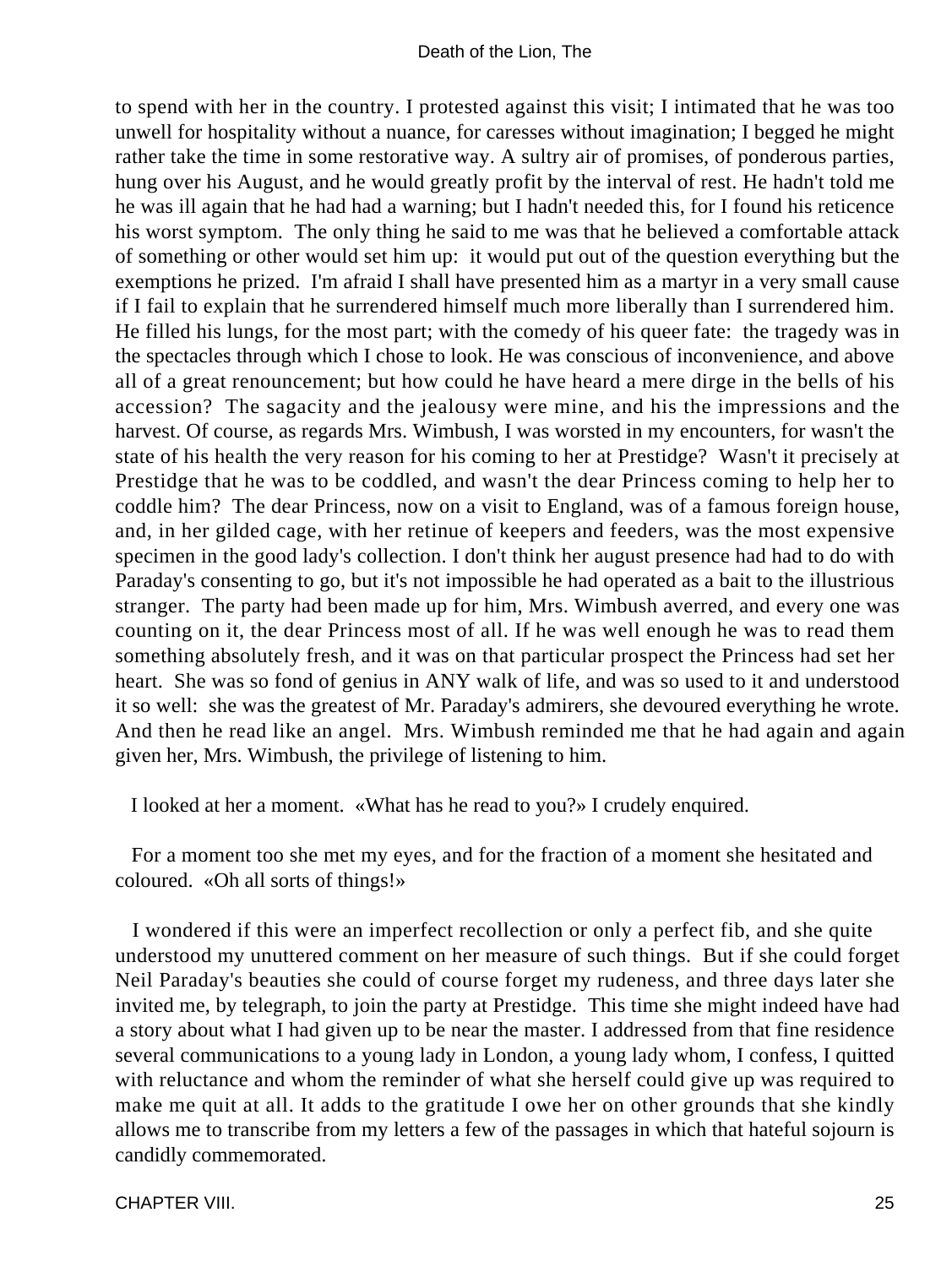## **[CHAPTER IX.](#page-34-0)**

<span id="page-26-0"></span>*«I* **Suppose i** ought to enjoy the joke of what's going on here,» I wrote, "but somehow it doesn't amuse me. Pessimism on the contrary possesses me and cynicism deeply engages. I positively feel my own flesh sore from the brass nails in Neil Paraday's social harness. The house is full of people who like him, as they mention, awfully, and with whom his talent for talking nonsense has prodigious success. I delight in his nonsense myself; why is it therefore that I grudge these happy folk their artless satisfaction? Mystery of the human heart − abyss of the critical spirit! Mrs. Wimbush thinks she can answer that question, and as my want of gaiety has at last worn out her patience she has given me a glimpse of her shrewd guess. I'm made restless by the selfishness of the insincere friend − I want to monopolise Paraday in order that he may push me on. To be intimate with him is a feather in my cap; it gives me an importance that I couldn't naturally pretend to, and I seek to deprive him of social refreshment because I fear that meeting more disinterested people may enlighten him as to my real motive. All the disinterested people here are his particular admirers and have been carefully selected as such. There's supposed to be a copy of his last book in the house, and in the hall I come upon ladies, in attitudes, bending gracefully over the first volume. I discreetly avert my eyes, and when I next look round the precarious joy has been superseded by the book of life. There's a sociable circle or a confidential couple, and the relinquished volume lies open on its face and as dropped under extreme coercion. Somebody else presently finds it and transfers it, with its air of momentary desolation, to another piece of furniture. Every one's asking every one about it all day, and every one's telling every one where they put it last. I'm sure it's rather smudgy about the twentieth page. I've a strong impression, too, that the second volume is lost − has been packed in the bag of some departing guest; and yet everybody has the impression that somebody else has read to the end. You see therefore that the beautiful book plays a great part in our existence. Why should I take the occasion of such distinguished honours to say that I begin to see deeper into Gustave Flaubert's doleful refrain about the hatred of literature? I refer you again to the perverse constitution of man.

 "The Princess is a massive lady with the organisation of an athlete and the confusion of tongues of a valet de place. She contrives to commit herself extraordinarily little in a great many languages, and is entertained and conversed with in detachments and relays, like an institution which goes on from generation to generation or a big building contracted for under a forfeit. She can't have a personal taste any more than, when her husband succeeds, she can have a personal crown, and her opinion on any matter is rusty and heavy and plain – made, in the night of ages, to last and be transmitted. I feel as if I ought to 'tip' some custode for my glimpse of it. She has been told everything in the world and has never perceived anything, and the echoes of her education respond awfully to the rash footfall − I mean the casual remark − in the cold Valhalla of her memory. Mrs. Wimbush delights in her wit and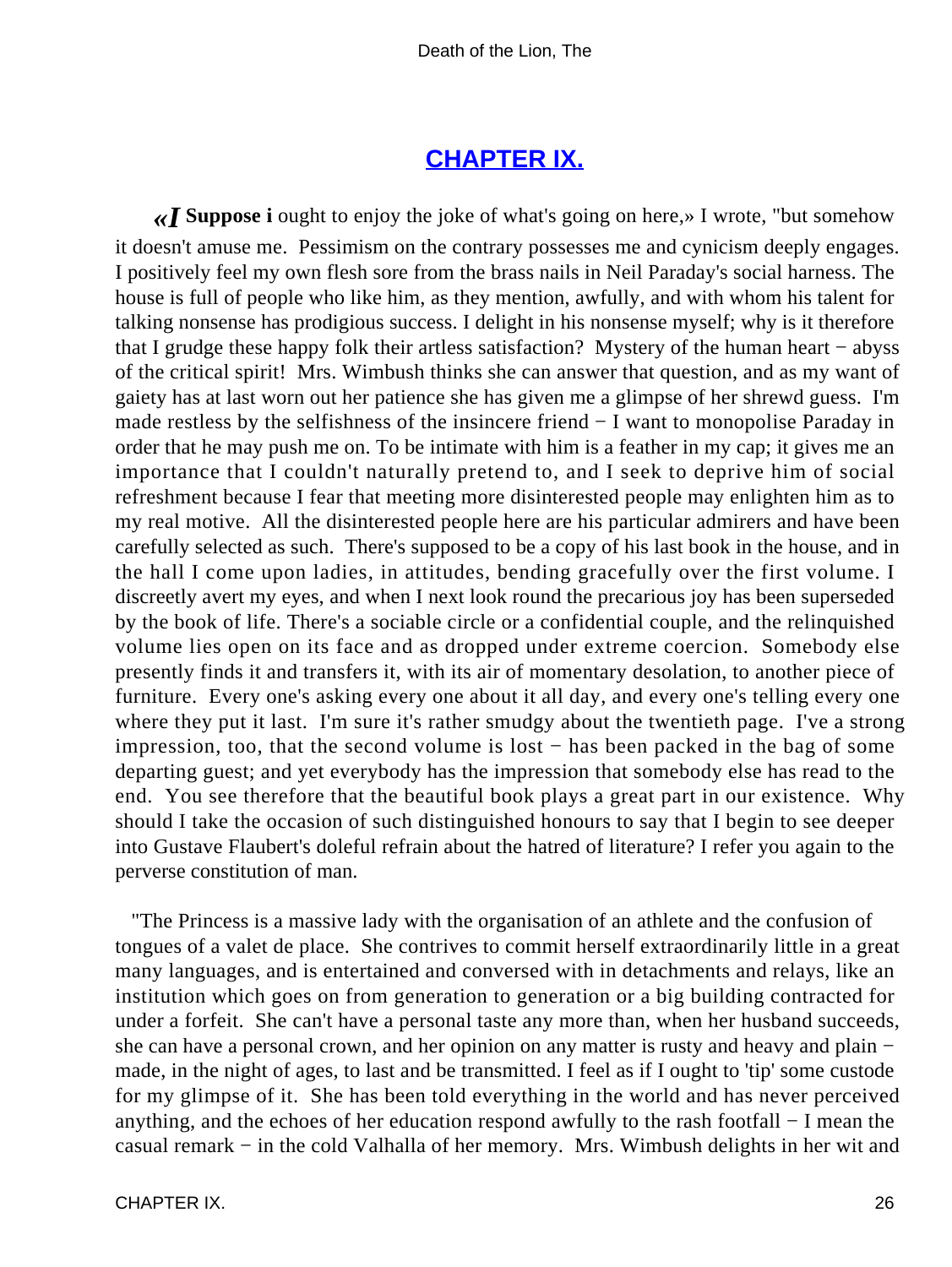says there's nothing so charming as to hear Mr. Paraday draw it out. He's perpetually detailed for this job, and he tells me it has a peculiarly exhausting effect. Every one's beginning − at the end of two days − to sidle obsequiously away from her, and Mrs. Wimbush pushes him again and again into the breach. None of the uses I have yet seen him put to infuriate me quite so much. He looks very fagged and has at last confessed to me that his condition makes him uneasy – has even promised me he'll go straight home instead of returning to his final engagements in town. Last night I had some talk with him about going to−day, cutting his visit short; so sure am I that he'll be better as soon as he's shut up in his lighthouse. He told me that this is what he would like to do; reminding me, however, that the first lesson of his greatness has been precisely that he can't do what he likes. Mrs. Wimbush would never forgive him if he should leave her before the Princess has received the last hand. When I hint that a violent rupture with our hostess would be the best thing in the world for him he gives me to understand that if his reason assents to the proposition his courage hangs woefully back. He makes no secret of being mortally afraid of her, and when I ask what harm she can do him that she hasn't already done he simply repeats: 'I'm afraid, I'm afraid! Don't enquire too closely,' he said last night; 'only believe that I feel a sort of terror. It's strange, when she's so kind! At any rate, I'd as soon overturn that piece of priceless Sevres as tell her I must go before my date.' It sounds dreadfully weak, but he has some reason, and he pays for his imagination, which puts him (I should hate it) in the place of others and makes him feel, even against himself, their feelings, their appetites, their motives. It's indeed inveterately against himself that he makes his imagination act. What a pity he has such a lot of it! He's too beastly intelligent. Besides, the famous reading's still to come off, and it has been postponed a day to allow Guy Walsingham to arrive. It appears this eminent lady's staying at a house a few miles off, which means of course that Mrs. Wimbush has forcibly annexed her. She's to come over in a day or two − Mrs. Wimbush wants her to hear Mr. Paraday.

 "To−day's wet and cold, and several of the company, at the invitation of the Duke, have driven over to luncheon at Bigwood. I saw poor Paraday wedge himself, by command, into the little supplementary seat of a brougham in which the Princess and our hostess were already ensconced. If the front glass isn't open on his dear old back perhaps he'll survive. Bigwood, I believe, is very grand and frigid, all marble and precedence, and I wish him well out of the adventure. I can't tell you how much more and more your attitude to him, in the midst of all this, shines out by contrast. I never willingly talk to these people about him, but see what a comfort I find it to scribble to you! I appreciate it – it keeps me warm; there are no fires in the house. Mrs. Wimbush goes by the calendar, the temperature goes by the weather, the weather goes by God knows what, and the Princess is easily heated. I've nothing but my acrimony to warm me, and have been out under an umbrella to restore my circulation. Coming in an hour ago I found Lady Augusta Minch rummaging about the hall. When I asked her what she was looking for she said she had mislaid something that Mr. Paraday had lent her. I ascertained in a moment that the article in question is a manuscript, and I've a foreboding that it's the noble morsel he read me six weeks ago. When I expressed my surprise that he should have bandied about anything so precious (I happen to know it's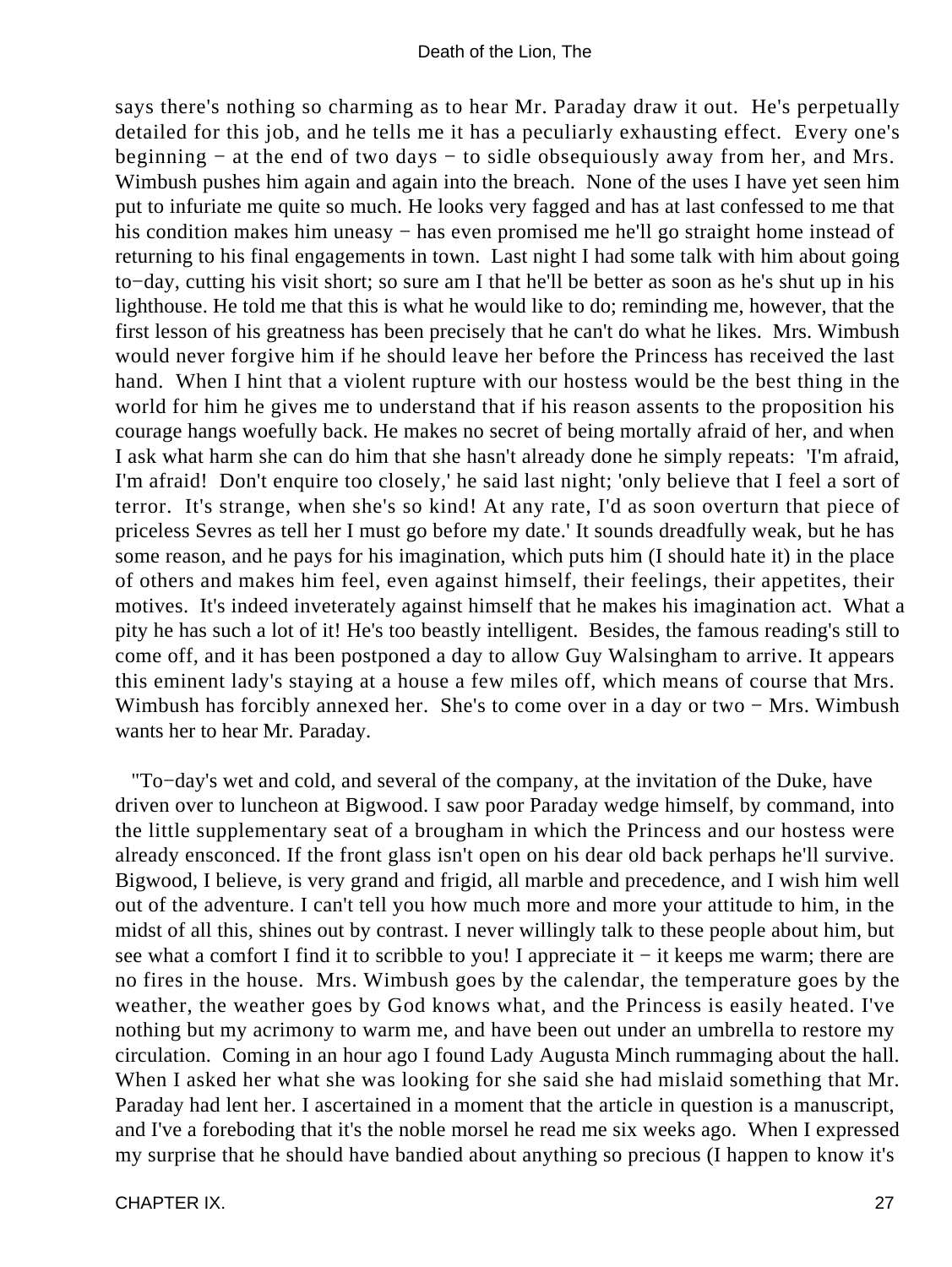#### Death of the Lion, The

his only copy – in the most beautiful hand in all the world) Lady Augusta confessed to me that she hadn't had it from himself, but from Mrs. Wimbush, who had wished to give her a glimpse of it as a salve for her not being able to stay and hear it read.

"'Is that the piece he's to read,' I asked, 'when Guy Walsingham arrives?'

 "'It's not for Guy Walsingham they're waiting now, it's for Dora Forbes,' Lady Augusta said. 'She's coming, I believe, early to− morrow. Meanwhile Mrs. Wimbush has found out about him, and is actively wiring to him. She says he also must hear him.'

 "'You bewilder me a little,' I replied; 'in the age we live in one gets lost among the genders and the pronouns. The clear thing is that Mrs. Wimbush doesn't guard such a treasure so jealously as she might.'

 "'Poor dear, she has the Princess to guard! Mr. Paraday lent her the manuscript to look over.'

"'She spoke, you mean, as if it were the morning paper?'

 "Lady Augusta stared − my irony was lost on her. 'She didn't have time, so she gave me a chance first; because unfortunately I go to− morrow to Bigwood.'

"'And your chance has only proved a chance to lose it?'

 "'I haven't lost it. I remember now − it was very stupid of me to have forgotten. I told my maid to give it to Lord Dorimont – or at least to his man.'

"'And Lord Dorimont went away directly after luncheon.'

 "'Of course he gave it back to my maid − or else his man did,' said Lady Augusta. 'I dare say it's all right.'

 "The conscience of these people is like a summer sea. They haven't time to look over a priceless composition; they've only time to kick it about the house. I suggested that the 'man,' fired with a noble emulation, had perhaps kept the work for his own perusal; and her ladyship wanted to know whether, if the thing shouldn't reappear for the grand occasion appointed by our hostess, the author wouldn't have something else to read that would do just as well. Their questions are too delightful! I declared to Lady Augusta briefly that nothing in the world can ever do so well as the thing that does best; and at this she looked a little disconcerted. But I added that if the manuscript had gone astray our little circle would have the less of an effort of attention to make. The piece in question was very long − it would keep them three hours.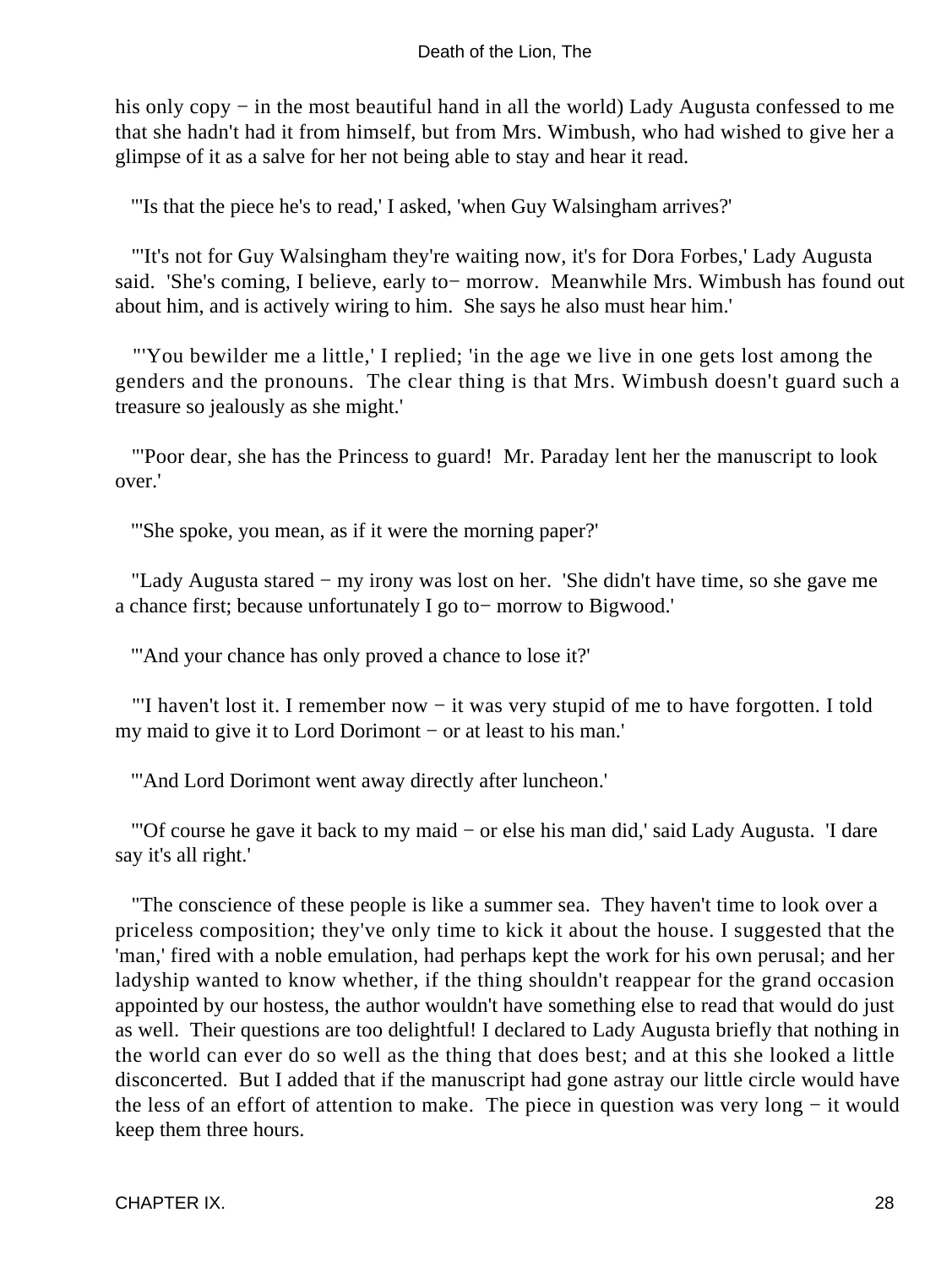"'Three hours! Oh the Princess will get up!' said Lady Augusta.

"'I thought she was Mr. Paraday's greatest admirer.'

"'I dare say she is − she's so awfully clever. But what's the use of being a Princess − '

 «'If you can't dissemble your love?' I asked as Lady Augusta was vague. She said at any rate she'd question her maid; and I'm hoping that when I go down to dinner I shall find the manuscript has been recovered.»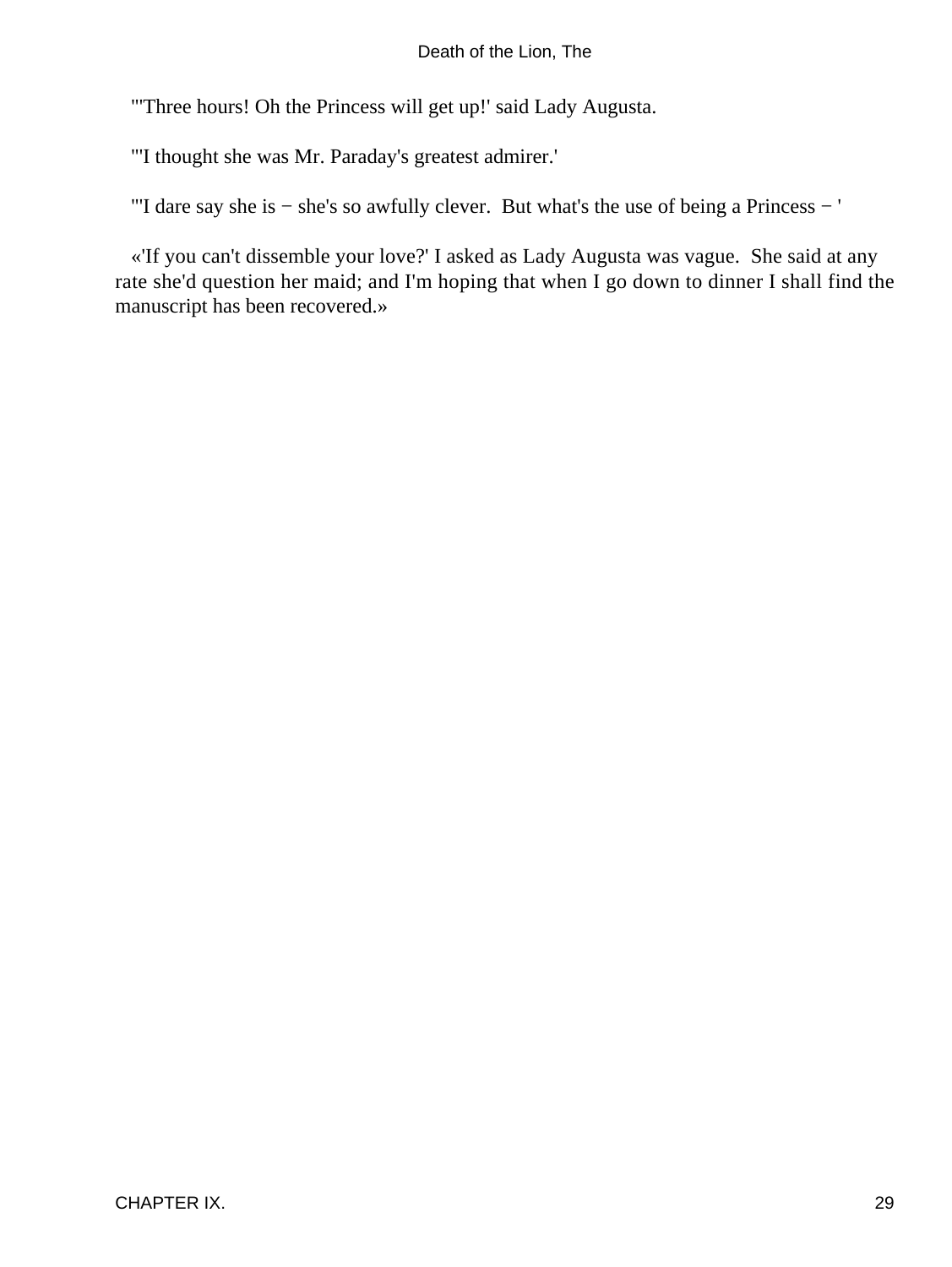## **[CHAPTER X.](#page-34-0)**

<span id="page-30-0"></span>*«I*T has NOT been recovered,» I wrote early the next day, «and I'm moreover much troubled about our friend. He came back from Bigwood with a chill and, being allowed to have a fire in his room, lay down a while before dinner. I tried to send him to bed and indeed thought I had put him in the way of it; but after I had gone to dress Mrs. Wimbush came up to see him, with the inevitable result that when I returned I found him under arms and flushed and feverish, though decorated with the rare flower she had brought him for his button−hole. He came down to dinner, but Lady Augusta Minch was very shy of him. To−day he's in great pain, and the advent of ces dames − I mean of Guy Walsingham and Dora Forbes − doesn't at all console me. It does Mrs. Wimbush, however, for she has consented to his remaining in bed so that he may be all right to−morrow for the listening circle. Guy Walsingham's already on the scene, and the Doctor for Paraday also arrived early. I haven't yet seen the author of 'Obsessions,' but of course I've had a moment by myself with the Doctor. I tried to get him to say that our invalid must go straight home − I mean to−morrow or next day; but he quite refuses to talk about the future. Absolute quiet and warmth and the regular administration of an important remedy are the points he mainly insists on. He returns this afternoon, and I'm to go back to see the patient at one o'clock, when he next takes his medicine. It consoles me a little that he certainly won't be able to read − an exertion he was already more than unfit for. Lady Augusta went off after breakfast, assuring me her first care would be to follow up the lost manuscript. I can see she thinks me a shocking busybody and doesn't understand my alarm, but she'll do what she can, for she's a good−natured woman. 'So are they all honourable men.' That was precisely what made her give the thing to Lord Dorimont and made Lord Dorimont bag it. What use HE has for it God only knows. I've the worst forebodings, but somehow I'm strangely without passion − desperately calm. As I consider the unconscious, the well−meaning ravages of our appreciative circle I bow my head in submission to some great natural, some universal accident; I'm rendered almost indifferent, in fact quite gay (ha−ha!) by the sense of immitigable fate. Lady Augusta promises me to trace the precious object and let me have it through the post by the time Paraday's well enough to play his part with it. The last evidence is that her maid did give it to his lordship's valet. One would suppose it some thrilling number of **The family budget.** Mrs. Wimbush, who's aware of the accident, is much less agitated by it than she would doubtless be were she not for the hour inevitably engrossed with Guy Walsingham.»

 Later in the day I informed my correspondent, for whom indeed I kept a loose diary of the situation, that I had made the acquaintance of this celebrity and that she was a pretty little girl who wore her hair in what used to be called a crop. She looked so juvenile and so innocent that if, as Mr. Morrow had announced, she was resigned to the larger latitude, her superiority to prejudice must have come to her early. I spent most of the day hovering about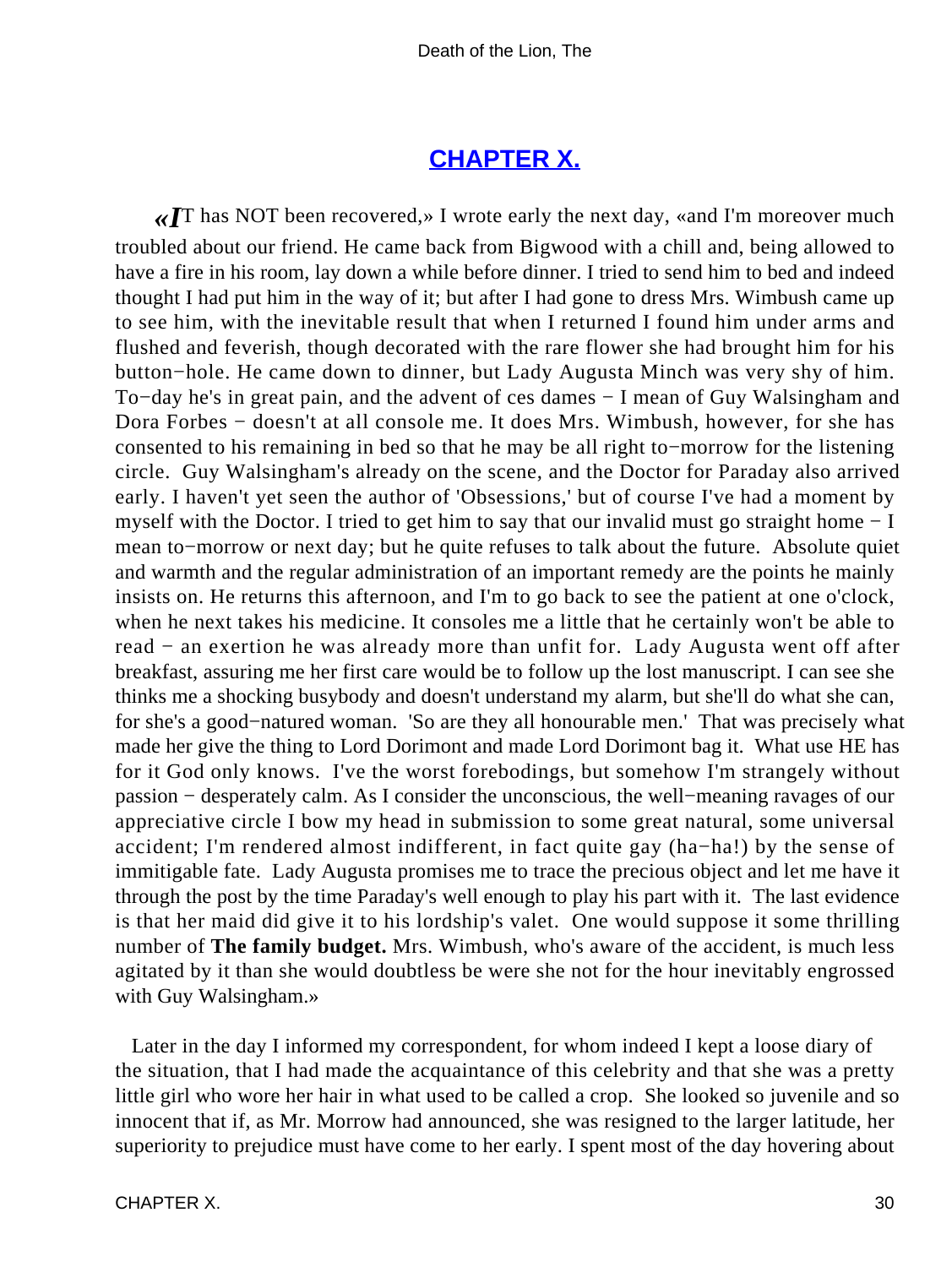Neil Paraday's room, but it was communicated to me from below that Guy Walsingham, at Prestidge, was a success. Toward evening I became conscious somehow that her superiority was contagious, and by the time the company separated for the night I was sure the larger latitude had been generally accepted. I thought of Dora Forbes and felt that he had no time to lose. Before dinner I received a telegram from Lady Augusta Minch. «Lord Dorimont thinks he must have left bundle in train − enquire.» How could I enquire − if I was to take the word as a command? I was too worried and now too alarmed about Neil Paraday. The Doctor came back, and it was an immense satisfaction to me to be sure he was wise and interested. He was proud of being called to so distinguished a patient, but he admitted to me that night that my friend was gravely ill. It was really a relapse, a recrudescence of his old malady. There could be no question of moving him: we must at any rate see first, on the spot, what turn his condition would take. Meanwhile, on the morrow, he was to have a nurse. On the morrow the dear man was easier, and my spirits rose to such cheerfulness that I could almost laugh over Lady Augusta's second telegram: «Lord Dorimont's servant been to station − nothing found. Push enquiries.» I did laugh, I'm sure, as I remembered this to be the mystic scroll I had scarcely allowed poor Mr. Morrow to point his umbrella at. Fool that I had been: the thirty−seven influential journals wouldn't have destroyed it, they'd only have printed it. Of course I said nothing to Paraday.

 When the nurse arrived she turned me out of the room, on which I went downstairs. I should premise that at breakfast the news that our brilliant friend was doing well excited universal complacency, and the Princess graciously remarked that he was only to be commiserated for missing the society of Miss Collop. Mrs. Wimbush, whose social gift never shone brighter than in the dry decorum with which she accepted this fizzle in her fireworks, mentioned to me that Guy Walsingham had made a very favourable impression on her Imperial Highness. Indeed I think every one did so, and that, like the money−market or the national honour, her Imperial Highness was constitutionally sensitive. There was a certain gladness, a perceptible bustle in the air, however, which I thought slightly anomalous in a house where a great author lay critically ill. «Le roy est mort − vive le roy»: I was reminded that another great author had already stepped into his shoes. When I came down again after the nurse had taken possession I found a strange gentleman hanging about the hall and pacing to and fro by the closed door of the drawing−room. This personage was florid and bald; he had a big red moustache and wore showy knickerbockers − characteristics all that fitted to my conception of the identity of Dora Forbes. In a moment I saw what had happened: the author of «The Other Way Round» had just alighted at the portals of Prestidge, but had suffered a scruple to restrain him from penetrating further. I recognised his scruple when, pausing to listen at his gesture of caution, I heard a shrill voice lifted in a sort of rhythmic uncanny chant. The famous reading had begun, only it was the author of «Obsessions» who now furnished the sacrifice. The new visitor whispered to me that he judged something was going on he oughtn't to interrupt.

«Miss Collop arrived last night,» I smiled, «and the Princess has a thirst for the inedit.»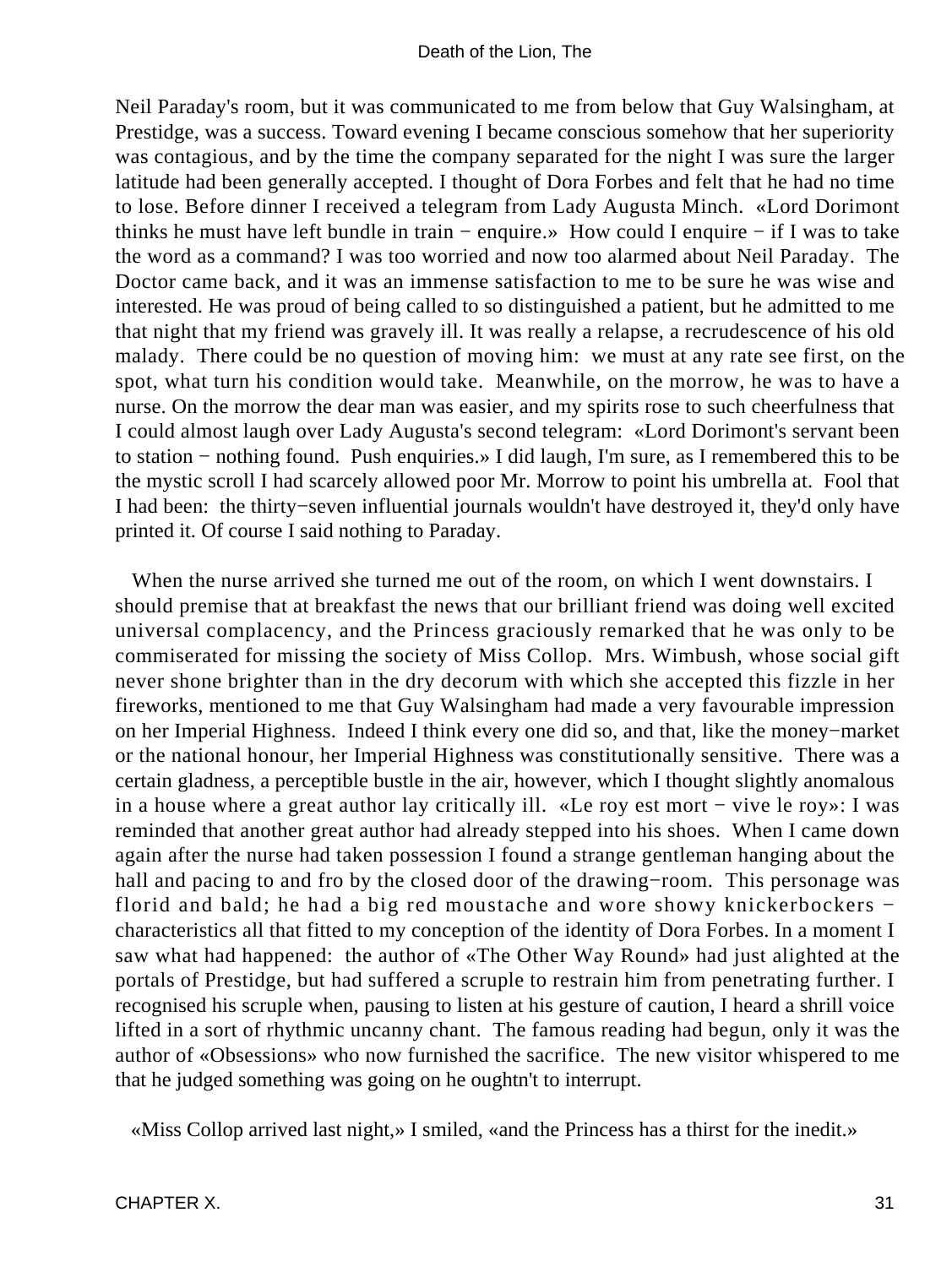Dora Forbes lifted his bushy brows. «Miss Collop?»

«Guy Walsingham, your distinguished confrere − or shall I say your formidable rival?»

«Oh!» growled Dora Forbes. Then he added: «Shall I spoil it if I go in?»

«I should think nothing could spoil it!» I ambiguously laughed.

 Dora Forbes evidently felt the dilemma; he gave an irritated crook to his moustache. «SHALL I go in?» he presently asked.

 We looked at each other hard a moment; then I expressed something bitter that was in me, expressed it in an infernal «Do!» After this I got out into the air, but not so fast as not to hear, when the door of the drawing−room opened, the disconcerted drop of Miss Collop's public manner: she must have been in the midst of the larger latitude. Producing with extreme rapidity, Guy Walsingham has just published a work in which amiable people who are not initiated have been pained to see the genius of a sister−novelist held up to unmistakeable ridicule; so fresh an exhibition does it seem to them of the dreadful way men have always treated women. Dora Forbes, it's true, at the present hour, is immensely pushed by Mrs. Wimbush and has sat for his portrait to the young artists she protects, sat for it not only in oils but in monumental alabaster.

 What happened at Prestidge later in the day is of course contemporary history. If the interruption I had whimsically sanctioned was almost a scandal, what is to be said of that general scatter of the company which, under the Doctor's rule, began to take place in the evening? His rule was soothing to behold, small comfort as I was to have at the end. He decreed in the interest of his patient an absolutely soundless house and a consequent break−up of the party. Little country practitioner as he was, he literally packed off the Princess. She departed as promptly as if a revolution had broken out, and Guy Walsingham emigrated with her. I was kindly permitted to remain, and this was not denied even to Mrs. Wimbush. The privilege was withheld indeed from Dora Forbes; so Mrs. Wimbush kept her latest capture temporarily concealed. This was so little, however, her usual way of dealing with her eminent friends that a couple of days of it exhausted her patience, and she went up to town with him in great publicity. The sudden turn for the worse her afflicted guest had, after a brief improvement, taken on the third night raised an obstacle to her seeing him before her retreat; a fortunate circumstance doubtless, for she was fundamentally disappointed in him. This was not the kind of performance for which she had invited him to Prestidge, let alone invited the Princess. I must add that none of the generous acts marking her patronage of intellectual and other merit have done so much for her reputation as her lending Neil Paraday the most beautiful of her numerous homes to die in. He took advantage to the utmost of the singular favour. Day by day I saw him sink, and I roamed alone about the empty terraces and gardens. His wife never came near him, but I scarcely noticed it: as I paced there with rage in my heart I was too full of another wrong. In the event of his death it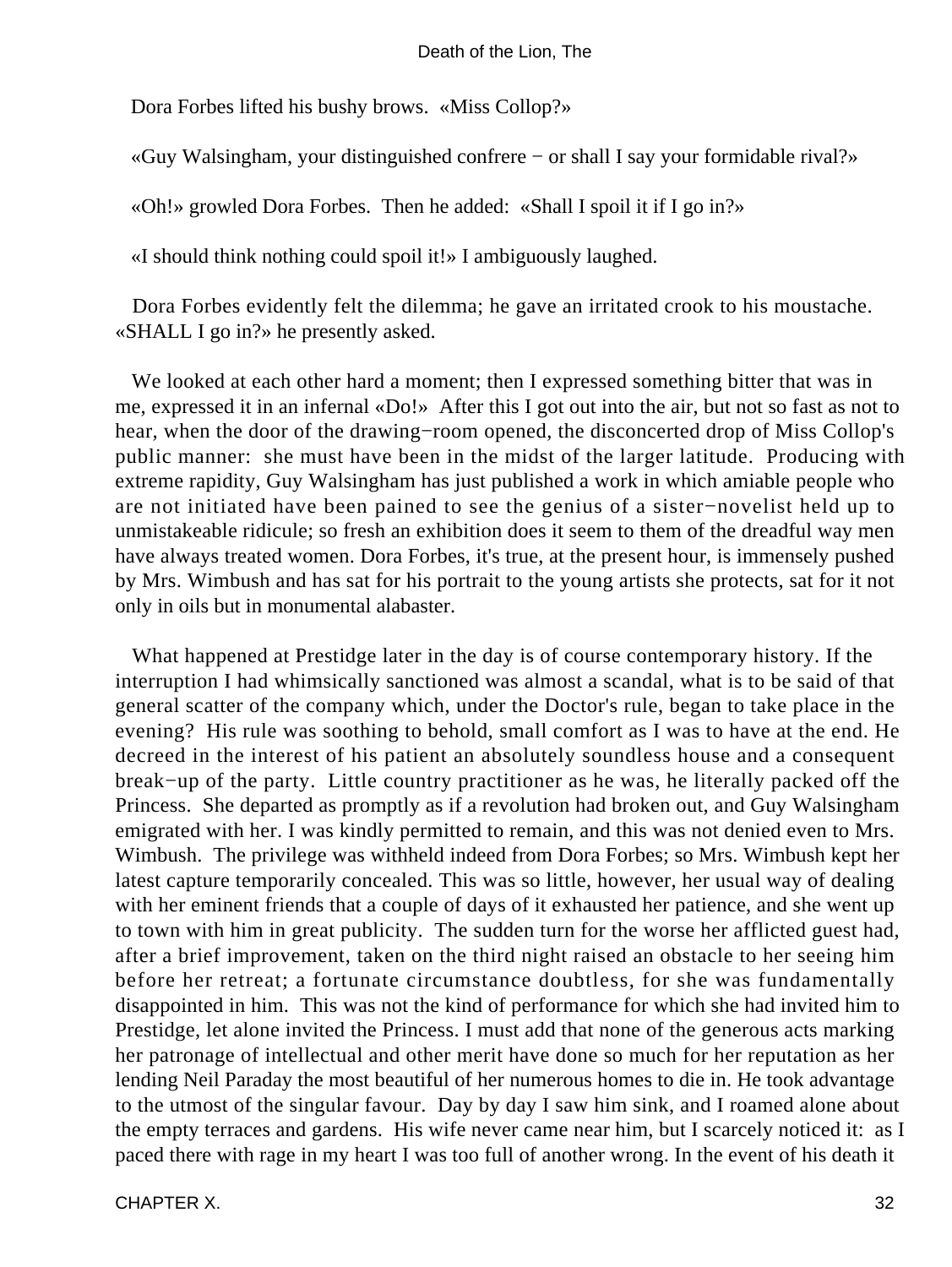would fall to me perhaps to bring out in some charming form, with notes, with the tenderest editorial care, that precious heritage of his written project. But where was that precious heritage and were both the author and the book to have been snatched from us? Lady Augusta wrote me that she had done all she could and that poor Lord Dorimont, who had really been worried to death, was extremely sorry. I couldn't have the matter out with Mrs. Wimbush, for I didn't want to be taunted by her with desiring to aggrandise myself by a public connexion with Mr. Paraday's sweepings. She had signified her willingness to meet the expense of all advertising, as indeed she was always ready to do. The last night of the horrible series, the night before he died, I put my ear closer to his pillow.

«That thing I read you that morning, you know.»

«In your garden that dreadful day? Yes!»

«Won't it do as it is?»

«It would have been a glorious book.»

«It **Is a** glorious book,» Neil Paraday murmured. «Print it as it stands − beautifully.»

«Beautifully!» I passionately promised.

 It may be imagined whether, now that he's gone, the promise seems to me less sacred. I'm convinced that if such pages had appeared in his lifetime the Abbey would hold him to−day. I've kept the advertising in my own hands, but the manuscript has not been recovered. It's impossible, and at any rate intolerable, to suppose it can have been wantonly destroyed. Perhaps some hazard of a blind hand, some brutal fatal ignorance has lighted kitchen− fires with it. Every stupid and hideous accident haunts my meditations. My undiscourageable search for the lost treasure would make a long chapter. Fortunately I've a devoted associate in the person of a young lady who has every day a fresh indignation and a fresh idea, and who maintains with intensity that the prize will still turn up. Sometimes I believe her, but I've quite ceased to believe myself. The only thing for us at all events is to go on seeking and hoping together; and we should be closely united by this firm tie even were we not at present by another.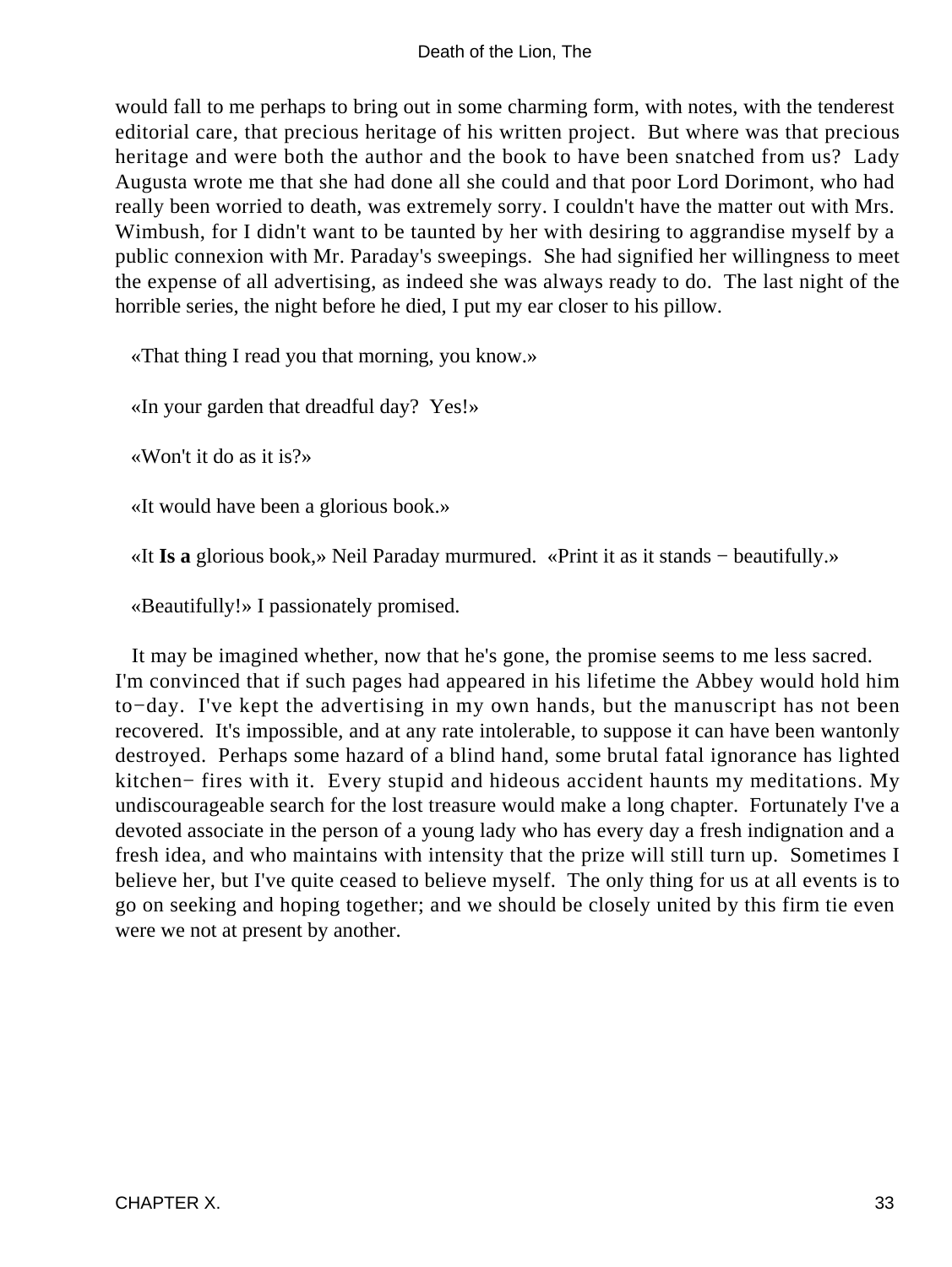Death of the Lion, The

# <span id="page-34-0"></span>**Table Of Content**

**[CHAPTER I.](#page-3-0)**

**[CHAPTER II.](#page-5-0)**

**[CHAPTER III.](#page-7-0)**

**[CHAPTER IV.](#page-10-0)**

**[CHAPTER V.](#page-13-0)**

**[CHAPTER VI.](#page-16-0)**

**[CHAPTER VII.](#page-18-0)**

**[CHAPTER VIII.](#page-23-0)**

**[CHAPTER IX.](#page-26-0)**

**[CHAPTER X.](#page-30-0)**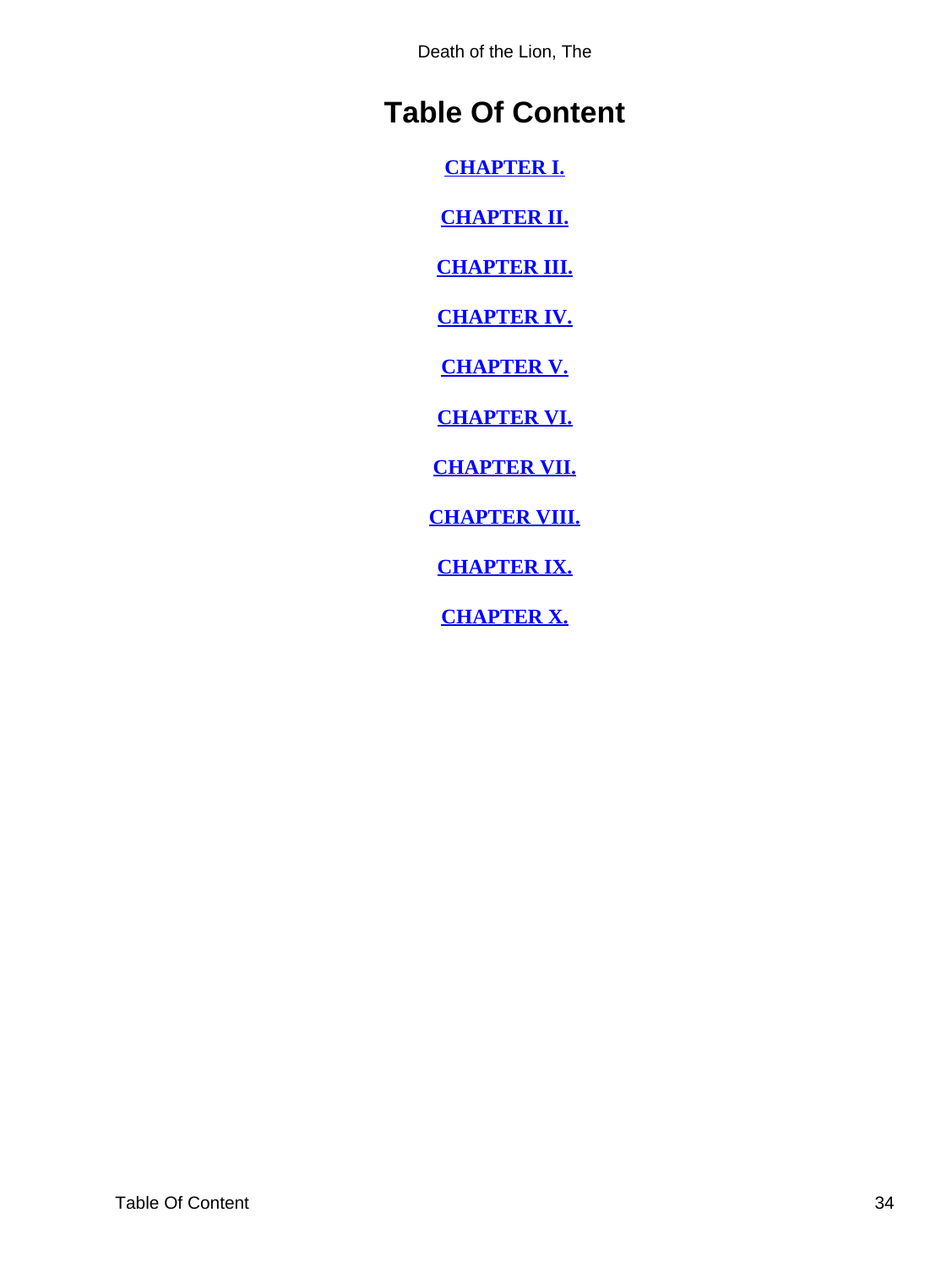# <span id="page-35-0"></span>**About Phoenix Editions**

### **Why Phoenix Editions?**

With the already available tools, converting files to eBook formats is not a big task. You can use a plugin in MS Word and with just one click have a lit file. You can drag and drop html into Adobe Acrobat and create a pdf file.

If we can be happy over the possibilities given to anyone to publish and to be published, we must nevertheless look at previous experiences from the history of the computer and the internet in order to get some needed advice:

• The lack of standards threatens the persistance of data.

We are able to access data from tablets from 3.000 year B.C. but not from files created 10 years ago in a proprietary format, stored in some specific non standard media, or even in previous versions of existing products.

- If not enough care is taken, some operations like drag and drop or cut and paste can result in the production of corrupted data.
- Many ebooks come from html files. But outdated tags are still being used, and one only needs to view the source to find beginning tags without their corresponding end tags, improper nesting, and proprietary or non standard encoding. If the source code is not cleaned up, all this will make its way to the derivated ebook.
- Not every user knows how, is able to or wants to use the more advanced standard features of available ebooks formats, resulting in a work that very often doesn't make for the most pleasing reading experience.
- Centuries of history and experience in graphical and printing arts should not be lost for the sake of speed in converting to an ebook format. Much can be done in our search for excellence to adapt and improve, the end result of which is a ebook of higher quality.

But, we must be very careful in our search for quality and in our establishing criteria to meet this lofty goal. Otherwise, as we know and are aware of, a new kind of elitism, censorship or snobism can arise out of this endeavour.

Finding the proper and fair way to achieve this quality of ebook without such detrimental effects led us to implement what we at Phoenix−Library call **Phoenix Editions**.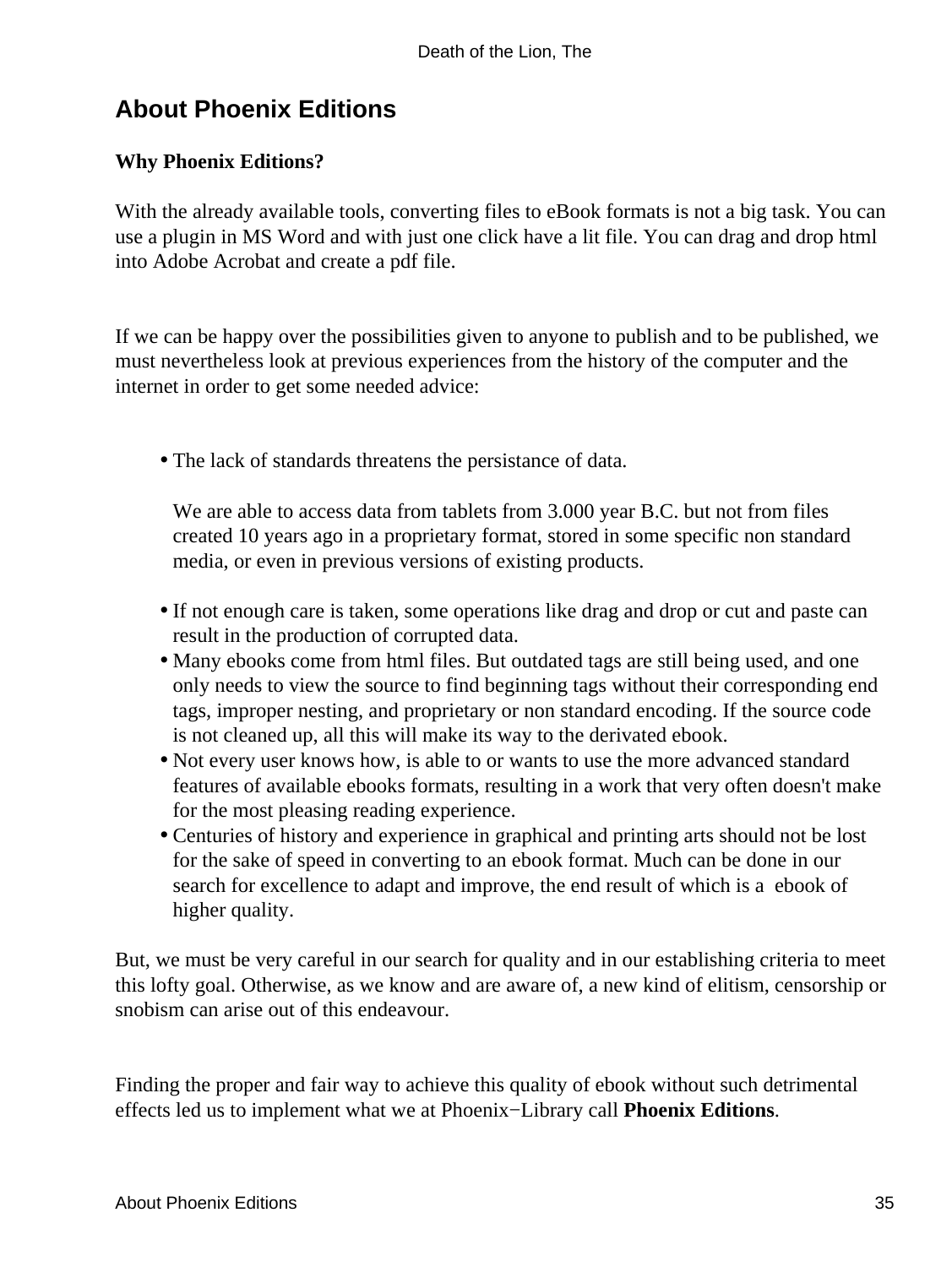## **What is a Phoenix Edition**

At Phoenix−Library we call a Phoenix Edition, an ebook with the following characteristics:

- It is converted from clean and standard xhtml/xml files
- It uses meta tags to identify content, and other data
- The available resources specific to each ebook format are used to give the reader a pleasant reading experience.

This means: objectives and normative criteria, regardless of taste, aesthetic or otherwise subjective evaluations of contents and/or presentation.

### **Phoenix Edition of a RocketEdition file:**

An ebook with a cover, a table of contents with active links, chapter breaks, a "go to" touch access at least to a TOC, oeb compliant metadata, indentation if required from a pEdition reproduction, internal links to notes.

### **Phoenix Edition of a Softbook file:**

An ebook with a cover, a table of contents with active links, chapter breaks, oeb compliant metadata, indentation if required from a pEdition reproduction, internal links to notes.

### **Phoenix Edition of a MS−Reader file:**

An ebook with a cover, an external table of contents with active links at least to an internal TOC, chapter breaks, images, oeb compliant metadata, indentation if required from a pEditon reproduction, internal links to notes.

### **Phoenix Edition of a Mobipocket file:**

An ebook with a cover, an external table of contents with active links at least to an internal TOC, chapter breaks, oeb compliant metadata, indentation if required from a pEdition reproduction, internal links to notes.

### **Phoenix Edition of a Acrobat file:**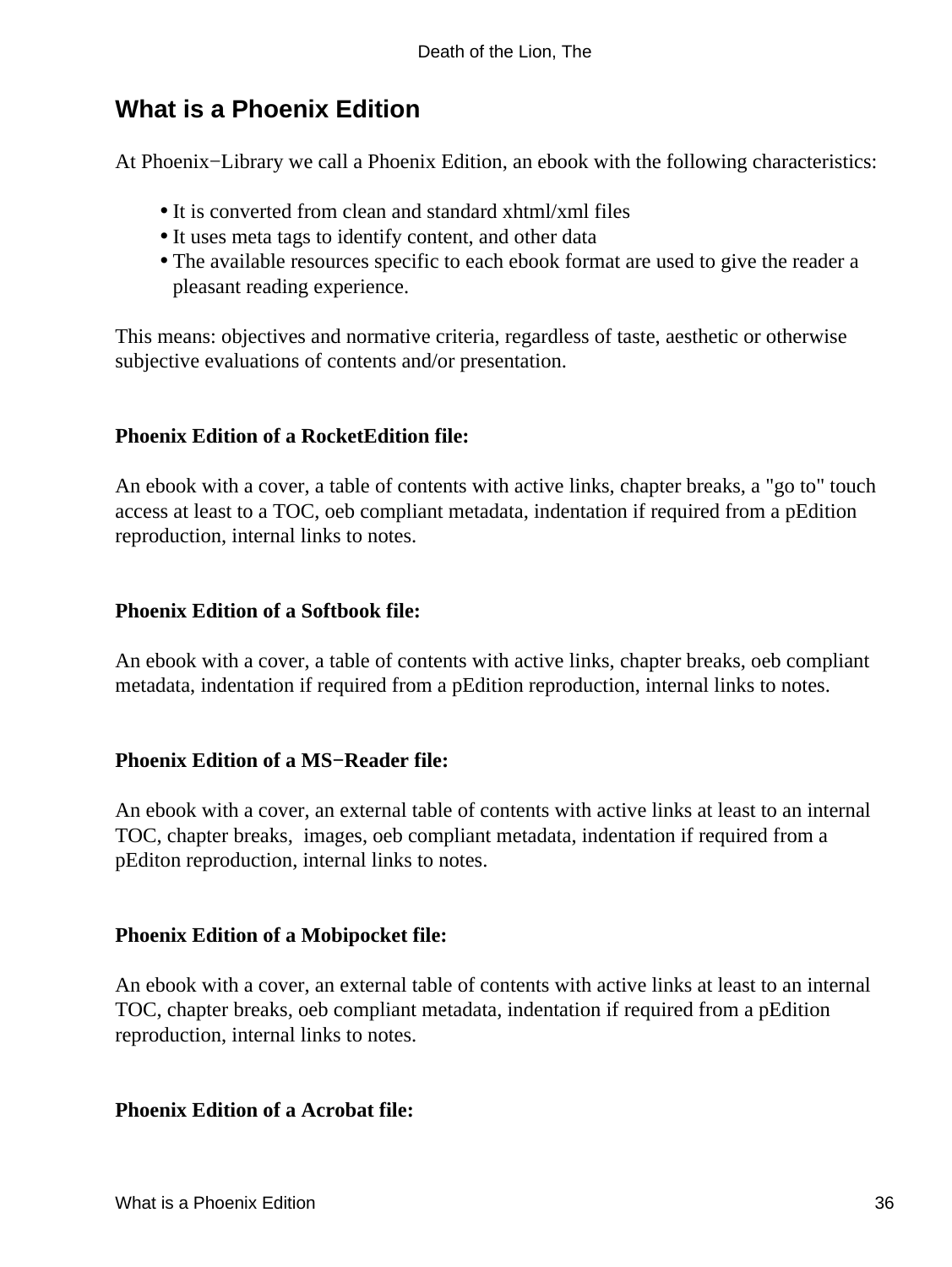An ebook with a cover, images, chapter breaks, matching page numbers, oeb compliant metadata, indentation if required from a pEdition reproduction, internal links to notes.

**Note 1:** These criteria will be discussed in the Phoenix eBook newsgroups in order to be refined and then implemented in a Phoenix Edition guideline, that will be available in the near future to all Phoenix−Library associates.

**Note 2:** In order to stimulate and reward all associate eBookProducers in their search for excellence, a percentage of all associate subscriptions will be allocated to this cause.